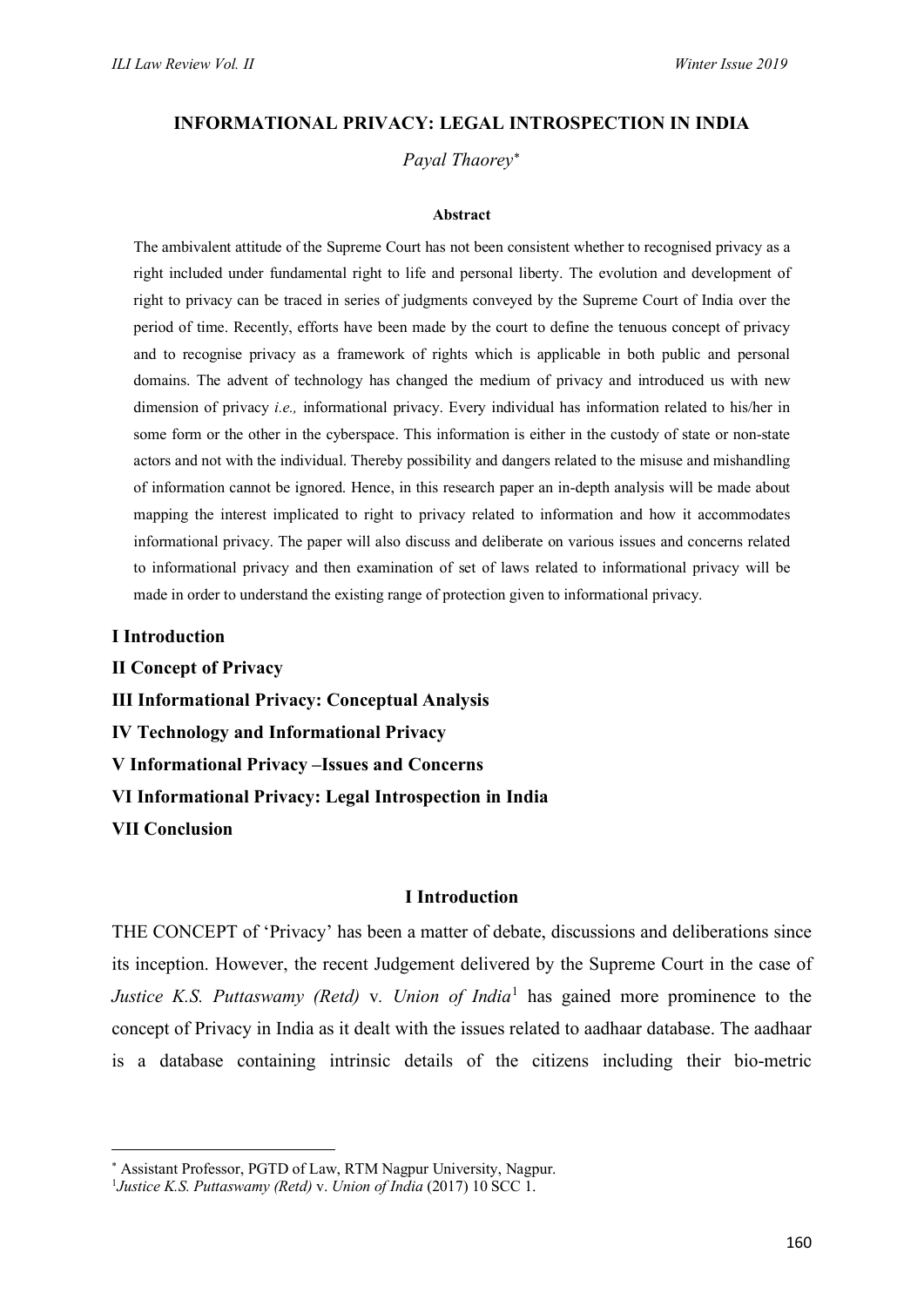information. [2](#page-1-0) This creates a provision for privacy related to the person's information *i.e.,* informational privacy. It was argued that the compulsory requirement of aadhaar for access to social welfare schemes violates the right to privacy of an individual. As Aadhaar includes bio-metric information and it is connected with bank accounts, permanent account number (PAN) *etc.*, there is every possible chance that the information collected and connected through Aadhaar may get misused and will eventually hamper the framework of interest associated with privacy of citizens.

# **II Concept of privacy**

Privacy is a subjective concept which varies from person to person. It originates from the term *"Privatus"* which means separated from the rest of the world. Steven Lukes, in his article on 'The Meanings of "Individualism" explains that the concept of Privacy is evolved and developed through the perception of "Individualism". [3](#page-1-1) Individualism is a moral stance, political philosophy, ideology or social outlook that stresses "the moral worth of the individual". The theory of individualism reflects that an individual is an independent entity because the creator has granted life to him/ her and thereby an individual can avail all the freedom including privacy. According to John Locke, privacy is intrinsic to the notion of freedom. As per Locke's views, "a person who operated within the confine of a social contract, but is free within the confines of those contracts<sup>"[4](#page-1-2)</sup> and only in the state of war he can give this freedom. Privacy allows every individual to be left alone in a core which is sacrosanct. As discussed by Charles Warren and Louis D. Brandeis in the famous article, "The Right to Privacy", "Once a civilization has made a distinction between the 'outer' and the 'inner' man, between the life of the soul and the life of the body, between the spiritual and the material, between the sacred and the profane, between the realm of God and the realm of Caisar, between Church and state, between rights inherent and inalienable and rights that are in the power of government to give and take away, between public and private, between society and solitude, it becomes impossible to avoid the idea of privacy by whatever name it may be called- the idea of a private space in which man may become and remain himself"<sup>[5](#page-1-3)</sup>.

<span id="page-1-0"></span><sup>2</sup> R.Venkata Rao, Subha Rao (eds), "A Public Disclosure on Privacy – An Analysis of *Justice K.S. Puttaswamy* v. *UOI*" (NLSIU, Bangalore, 1/2018).

<span id="page-1-1"></span>Steven Lukes, "The Meanings of Individualism" 32 (1) *JHI*, 45-66(1971), *available at:*  [http://www.jstor.org/stable/2708324.](http://www.jstor.org/stable/2708324) (last visited on Jan. 1, 2020).

<span id="page-1-3"></span><span id="page-1-2"></span><sup>&</sup>lt;sup>4</sup>Bishop, Philip Schuyler, "Three theories of individualism" (2007). (Unpublished Graduate Thesis, University of South Florida), *available at:* <http://scholarcommons.usf.edu/etd/636> (last visited on Jan. 2, 2020) 5 Samuel Warren, Louis Brandies, "The Right to Privacy" 4 *HLR* 193 (1890).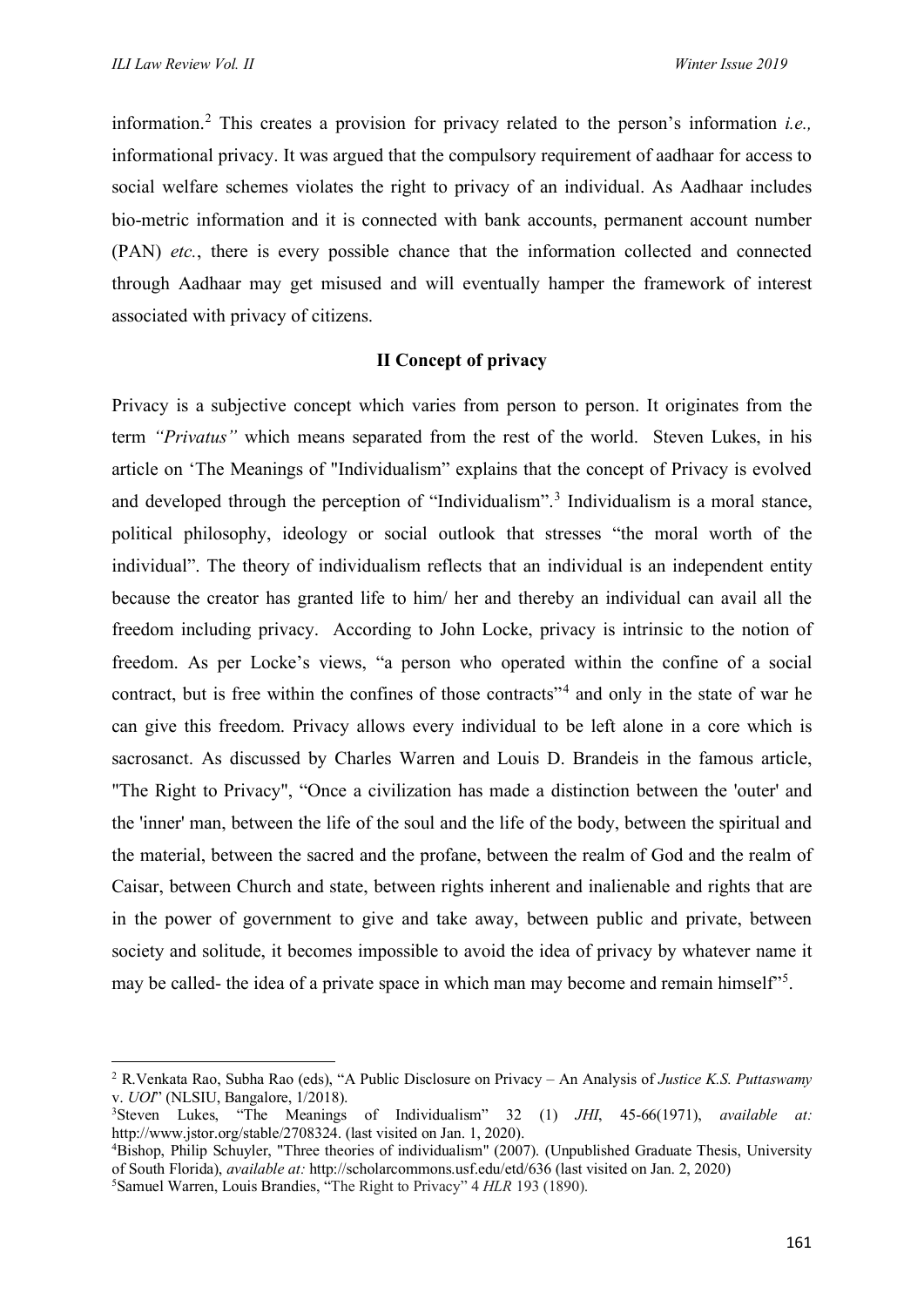Privacy is a prerequisite for the enlargement and salvation of personhood. Jeffrey Reiman defined privacy as, "a recognition of one's ownership of his or her physical and mental reality and a moral right to his or her self-determination". [6](#page-2-0) Privacy is the inner sanctum of a person or reservation of private space which is inviolable, but still somewhere it is conditioned by his/her relationship with the rest of the society. As these relationships always carry with them questions to autonomy and free choice of an individual. Further, the pressure of the state and non-state entities design aspects of social existence which force an individual to surrender his choices. [7](#page-2-1)

Alan Westin identifies four characteristics of privacy *i.e.,* solitude, intimacy, anonymity, and reserve.<sup>[8](#page-2-2)</sup> According to Westin, "Solitude is a physical separation from others. Intimacy is a close, relaxed, and frank relationship between two or more individuals that results from the seclusion of a pair or small group of individuals. Anonymity is the desire of individuals for times of public privacy. Lastly, reserve is the creation of a psychological barrier against unwanted intrusion; this creation of a psychological barrier requires others to respect an individual's need or desire to restrict communication of information concerning himself or herself". These characteristics of privacy are so fundamental in an individual's life that it becomes inalienable unless it is affecting the society adversely.

As Salmond has defined right as, "an interest and protected by a rule of right. It is any interest, respect for which is a duty and this disregard of which is a wrong". [9](#page-2-3) Considering the meaning of right expressed by Salmond, right to privacy is every individual's interest and therefore it not only needs to be recognised but also needs to be protected from state's interference as well as from third parties. This can be discussed by explaining the nature and scope of right to privacy in three phases wherein part I will recognise the strands of right to privacy, part II will discuss the protection of right to privacy by state and part III will focus on from whom the right to privacy needs to be protected.

# **Contents of privacy**

<span id="page-2-0"></span><sup>6</sup> Jeffery L. Johnson, "A Theory of the Nature and Value of Privacy", 6(3) *Public Affairs Quarterly* 271-288 (1992), *available at:* <https://www.jstor.org/stable/40435812> (last visited on Dec. 15, 2019).

<span id="page-2-1"></span><sup>7</sup> Right to Privacy: It's Sanctity in India", *available at*: [https://ctconline.org/wp](https://ctconline.org/wp-content/uploads/pdf/2019/seminar-presentation/essay/R-11.pdf)[content/uploads/pdf/2019/seminar-presentation/essay/R-11.pdf](https://ctconline.org/wp-content/uploads/pdf/2019/seminar-presentation/essay/R-11.pdf) (last visited on June 3, 2019).

<span id="page-2-2"></span><sup>8</sup> Leon A. Pastalan, "Privacy as a Behavioural Concept" 45(2) *Social Science* 94 (1970)*, available at:*  <https://www.jstor.org/stable/41963409> (last visited on Dec. 15, 2019).

<span id="page-2-3"></span><sup>9</sup> "Concepts of Law", *available at:* [https](https://shodhganga.inflibnet.ac.in/bitstream/10603/71969/3/03_chapter%201.pdf)

[<sup>://</sup>shodhganga.inflibnet.ac.in/bitstream/10603/71969/3/03\\_chapter%201.pdf](https://shodhganga.inflibnet.ac.in/bitstream/10603/71969/3/03_chapter%201.pdf) (last visited on Nov. 6, 2019).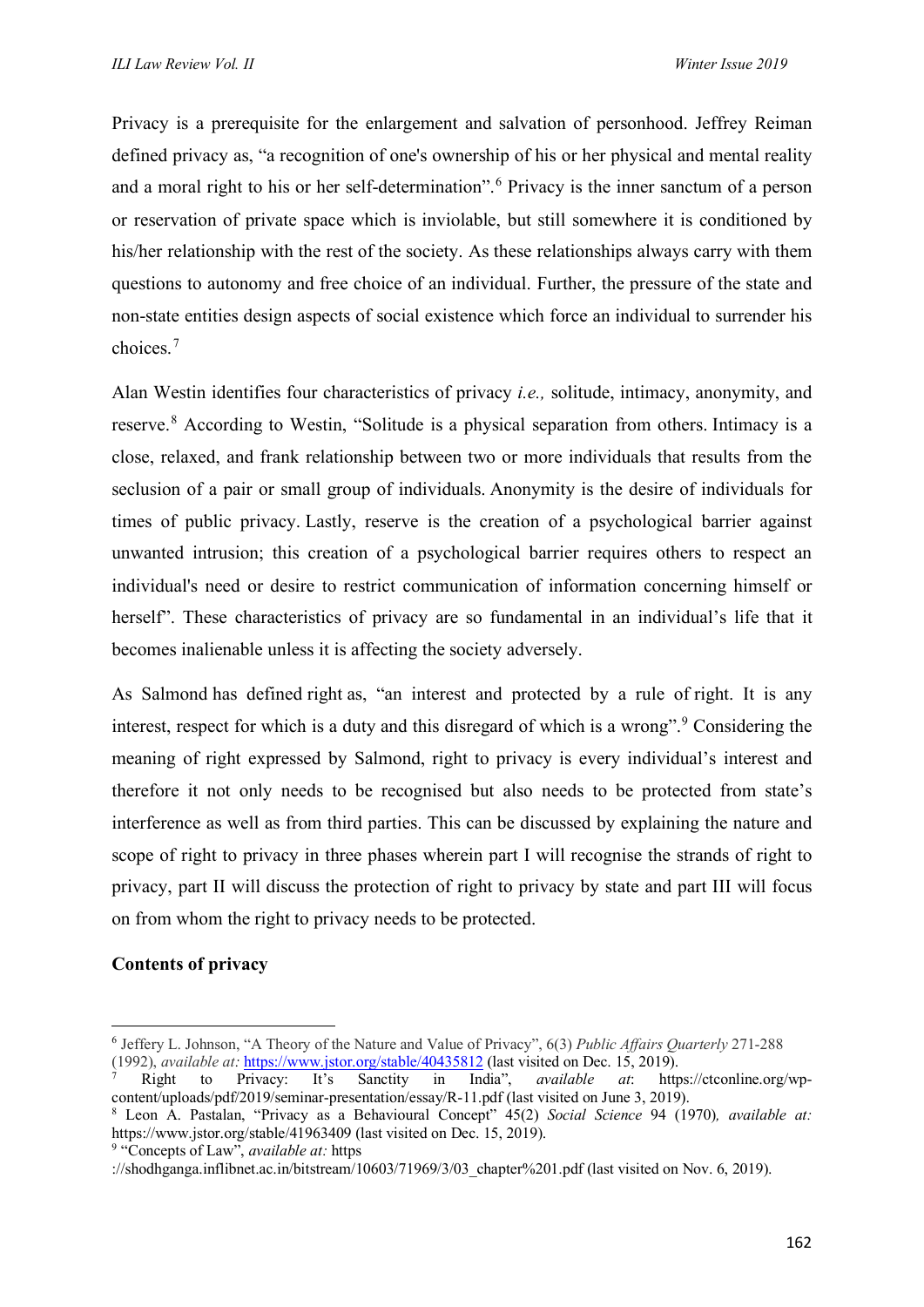- i. The first strand recognised for privacy is related to physical or spatial privacy (spacein particular). This spatial privacy is protecting individual's bodily privacy within a confined demographic or territorial zone like in his/ her Home. Privacy as inner sanctum of an individual is very well protected in this case. In other words, privacy as explained by Justice Cooley of USA as *"the right of a person to be let alone".* [10](#page-3-0) For eg--the preservation of constitutional liberty is aptly applicable in such forms of privacy.
- ii. The second content views privacy as principally concerned with choice, an individual's ability to make certain significant decisions without interference. This conception of privacy is less concerned by having spatial boundaries and more concerned with a person's freedom to make personal choices. Further it not only includes freedom of choices but also includes freedom to choose the medium through which these choices will be executed. For example- use of technology for availing freedom of speech and expression in effective manner.
- iii. Finally, the third content of privacy deals with protection, preservation and the flow of personal information. The advanced technological development bears the potential of generating databases having information which is personal as well as public. More precisely, information privacy concerns an individual's control over the processing i.e., the acquisition, disclosure, and use of personal information. Technology allows monitoring and tracing of individual's activities and behavioural patterns at every facet of his daily routine even though he or she is left alone. This interference is directly or indirectly not favourable the pursuit of individual's right to privacy.

These contents of privacy signify the nature of right to privacy wherein on one hand within individual it is protected horizontally *i.e.,* by providing an individual a choice to do or not to do anything by using any medium whereas on the other an individual's right to privacy is protected against State as well as against third parties from interference i.e vertical protection.

In part II the discussion will be made on how the right to privacy is protected. The primary protection is provided under the Constitution of India under article 19, article 21 and article 25. Privacy as a right for the first time came under the judicial lens in *M.P. Sharma* v. *Satish Chandra,* [11](#page-3-1) wherein the provision of search and seizure as provided under the Criminal Procedural Code, 1973 was challenged as fundamental rights of the petitioner under article 19

<span id="page-3-1"></span><span id="page-3-0"></span><sup>10</sup>*Supra* note 5. 11*M.P. Sharma* v. *Satish Chandra,* (1954) SCR 1077.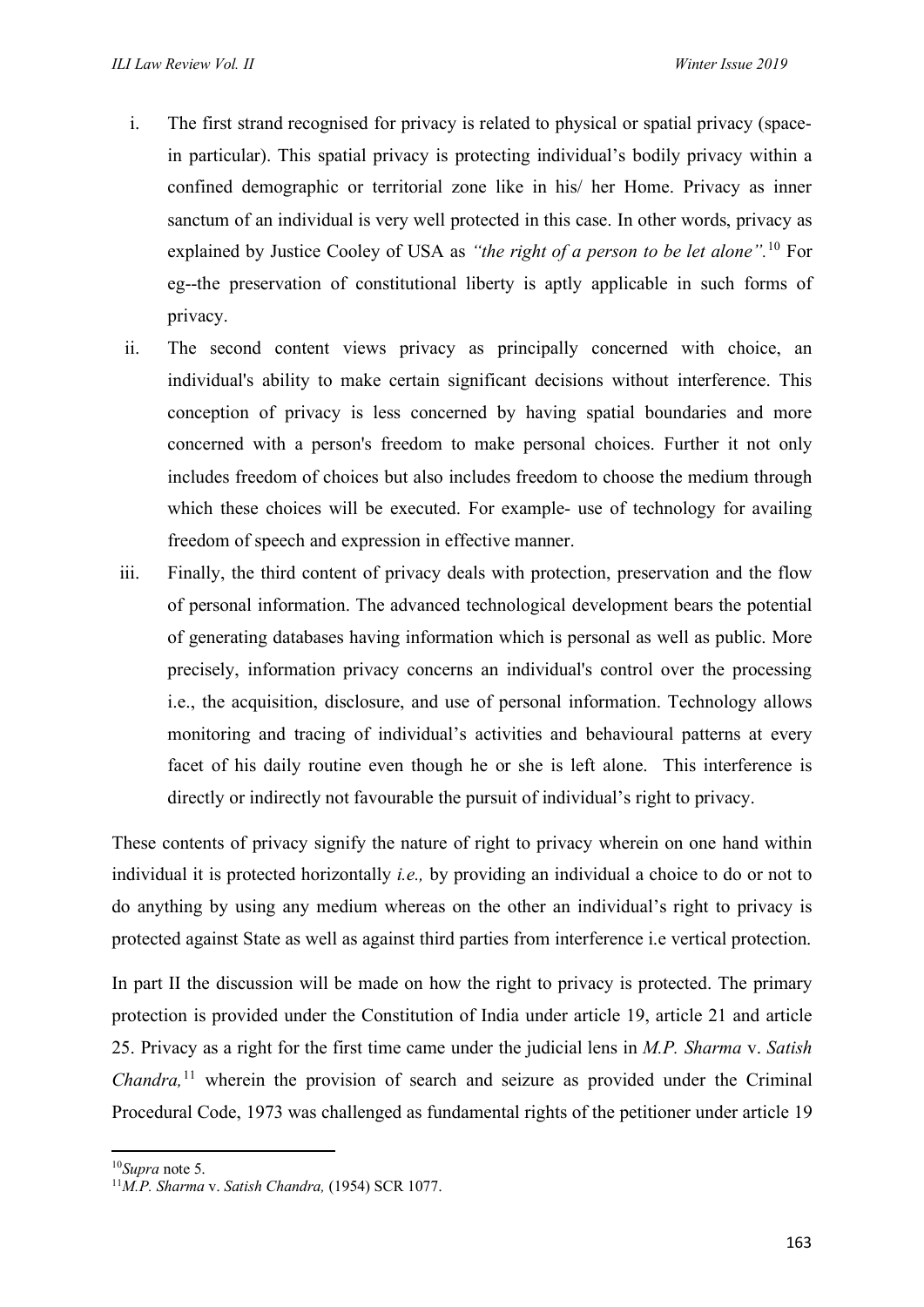(1)  $(f)^{12}$  $(f)^{12}$  $(f)^{12}$  and article 20 (3)<sup>[13](#page-4-1)</sup> of the Indian Constitution. The court held that search and seizure does not infringe constitutional rights. The court further observed that*, "*if the Constituent Assembly thought it fit not to recognise fundamental right to Privacy, analogous to 4<sup>th</sup> Amendment of US Constitution, then we have no justification to import it".<sup>[14](#page-4-2)</sup>

In *Kharak Singh* v. *State of Uttar Pradesh,* [15](#page-4-3) the Regulation 236 of Chapter –XX of UP Police Regulation was challenged as violating article 19 (1) (d) and article 21. The court held that knocking on the door of the petitioner in the mid-night is violating his right to Personal Liberty under article 21 of the Constitution of India. Thus, in this case right to privacy with respect to home comes within the scope of article 21 but with respect to public place, there exist no such right.

The Constitution of India implicitly guarantees certain concern for individual autonomy though in parts. As stated by Justice Krishna Iyer in *Gobind* v. *State of M.P,* [16](#page-4-4) "In the application of the Constitution our contemplation cannot only be of what has been but what may be". Further Justice Matthew said, "Privacy has multiple facets and a rule of caution must be followed while examining the claims on case to case basis." Of course, privacy primarily concerns the individuals. It therefore relates to and overlaps with the concept of liberty. Therefore, it can be said that right to privacy gets covered under article 21, article 19 as well as article 25.

The court has not only recognised the right to privacy but also identified its various facets precisely through *telephone tapping case,* [17](#page-4-5) *X* v. *Hospital Z,* [18](#page-4-6) *Selvi* v*. State of Karnataka,* [19](#page-4-7) *NALSA* case<sup>[20](#page-4-8)</sup> etc. Over the years through series of judgements, judiciary has shown an attentive inclusive approach in recognising, protecting and conserving the right to privacy as a part and parcel of fundamental right in the democratic state. In tune with the constitution of India, the concept of privacy has evolved and developed both horizontally as well as vertically. Horizontally (within individual) it has included sexual autonomy as part of privacy, whereas vertically (state and individual) it imposes an obligation on state to protect

<span id="page-4-0"></span><sup>&</sup>lt;sup>12</sup>Art. 19 (1) (f) guaranteed to the Citizens of India a right to acquire, hold and dispose of property. This right was later on omitted in 1978.

<span id="page-4-1"></span><sup>&</sup>lt;sup>13</sup>No person accused of any offence shall be compelled to be witness against himself.

<span id="page-4-2"></span><sup>14</sup>*M.P. Sharma* v. *Satish Chandra,* (1954) SCR 1077.

<span id="page-4-3"></span><sup>15</sup>*Kharak Singh* v. *State of Uttar Pradesh,* (1954) SCR 1077.

<span id="page-4-4"></span><sup>16</sup>*Gobind* v. *State of M.P.,* (1964) 1 SCR 332.

<span id="page-4-5"></span><sup>17</sup>*People's Union for Civil Liberties (PUCL)* v. *UOI,* AIR 1997 SC 568.

<span id="page-4-6"></span><sup>18</sup> *X* v. *Hospital Z,* (1998) 1 SCR 723.

<span id="page-4-7"></span><sup>19</sup>*Selvi* v. *State of Karnataka* (2010) 7 SCC 263.

<span id="page-4-8"></span><sup>20</sup>*National Legal Services Authority* v. *Union of India,* AIR 2014 SC 1863.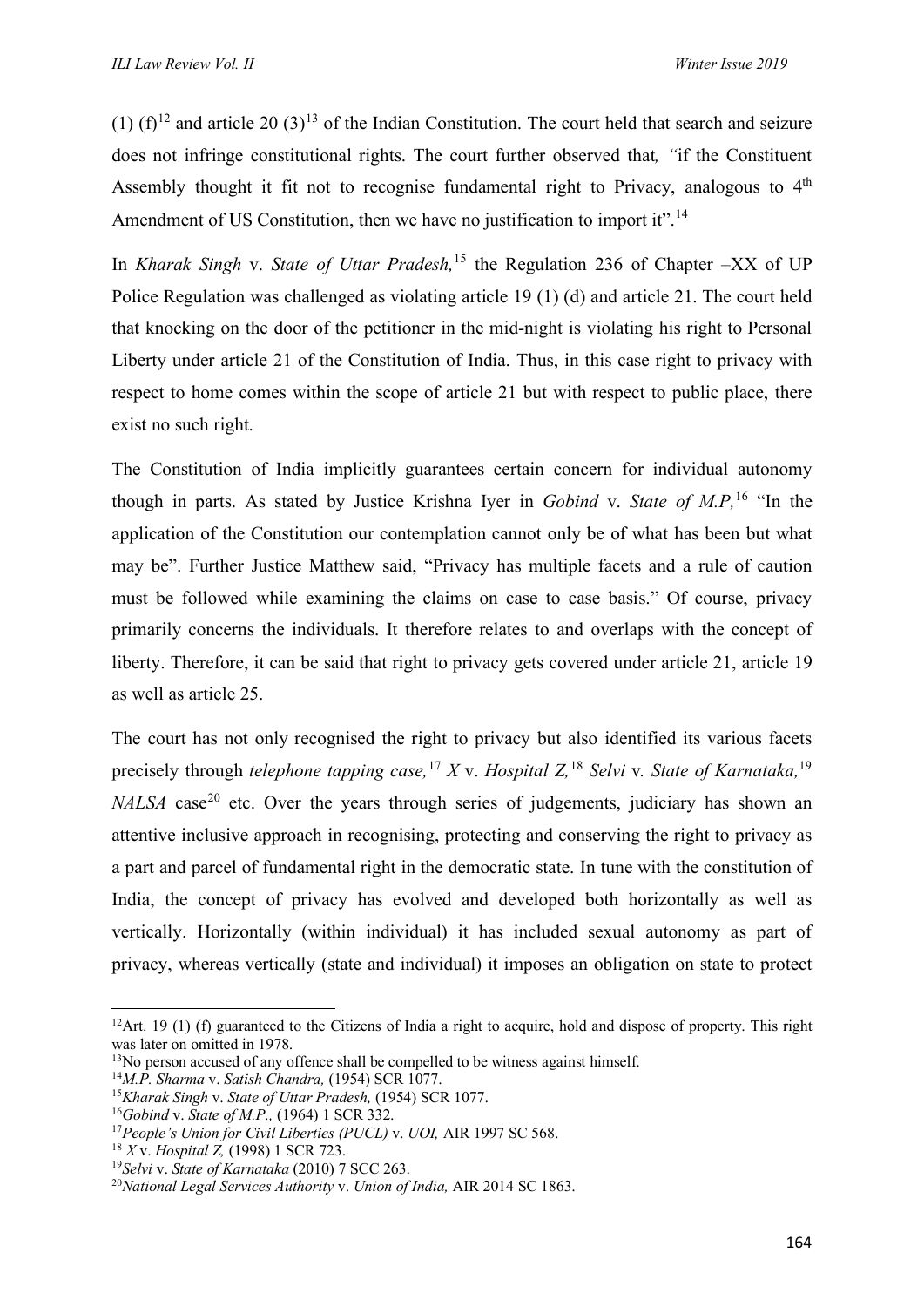and conserve right to privacy of every citizen. On the basis of above discussion, it is clear that right to privacy is an integral part of right to life and personal liberty and other freedoms guaranteed in article 19 and 21 f the Constitution.

In part III discussion will be made on against whom the right to privacy is being protected. In *Bodhisattwa Gautam* v. *Subhra Chakraborty*, [21](#page-5-0) it is held that, "fundamental rights protect individuals from any arbitrary actions taken by both, the state as well as any individual". The notion of fundamental rights, such as a right to privacy as part of right to life, not only indicates that the states should refrain itself from interfering into an individual's matters but also restricts any other individual from doing so. The law enforces the state to take necessary actions against any such interference. However, this privacy right is not absolute or uncontrolled and is subject to reasonable restrictions as necessary for the protection of general welfare.

In *Kharak Singh's* case it was held that, "the security of one's privacy against the arbitrary intrusion by state is basic to a free society". The Supreme Court in this case was of the view that:

if the action of the State is found to infringe any of the freedoms guaranteed to the individual under the Constitution of India, then the individual is entitled to the relief of mandamus which he seeks to restrain the State from taking such action.

Privacy is the claim of individuals, groups, or institutions to determine for themselves when, how, and to what extent information about them is communicated to others irrespective of the medium on which it is preserved. In *Ram Jethmalani* v. *Union of India (UOI)*[22](#page-5-1) it was held that:  $^{23}$  $^{23}$  $^{23}$ 

Right to privacy is an integral part of right to life, a cherished constitutional value and it is important that human beings be allowed domains of freedom that are free of public scrutiny unless they act in an unlawful manner. State cannot compel citizens to reveal, or itself reveal any of their details to the public at large, either to receive benefits from the State or to facilitate investigations, and prosecutions of such individuals, unless the State itself has, through properly conducted investigations, within the four corners of constitutional permissibility.

<span id="page-5-0"></span> $21(1996)$  1 SCC 490.

<span id="page-5-1"></span><sup>22</sup>*Ram Jethmalani* v. *Union of India* (2011) 1 SCC 711.

<span id="page-5-2"></span><sup>23</sup>*Ibid.*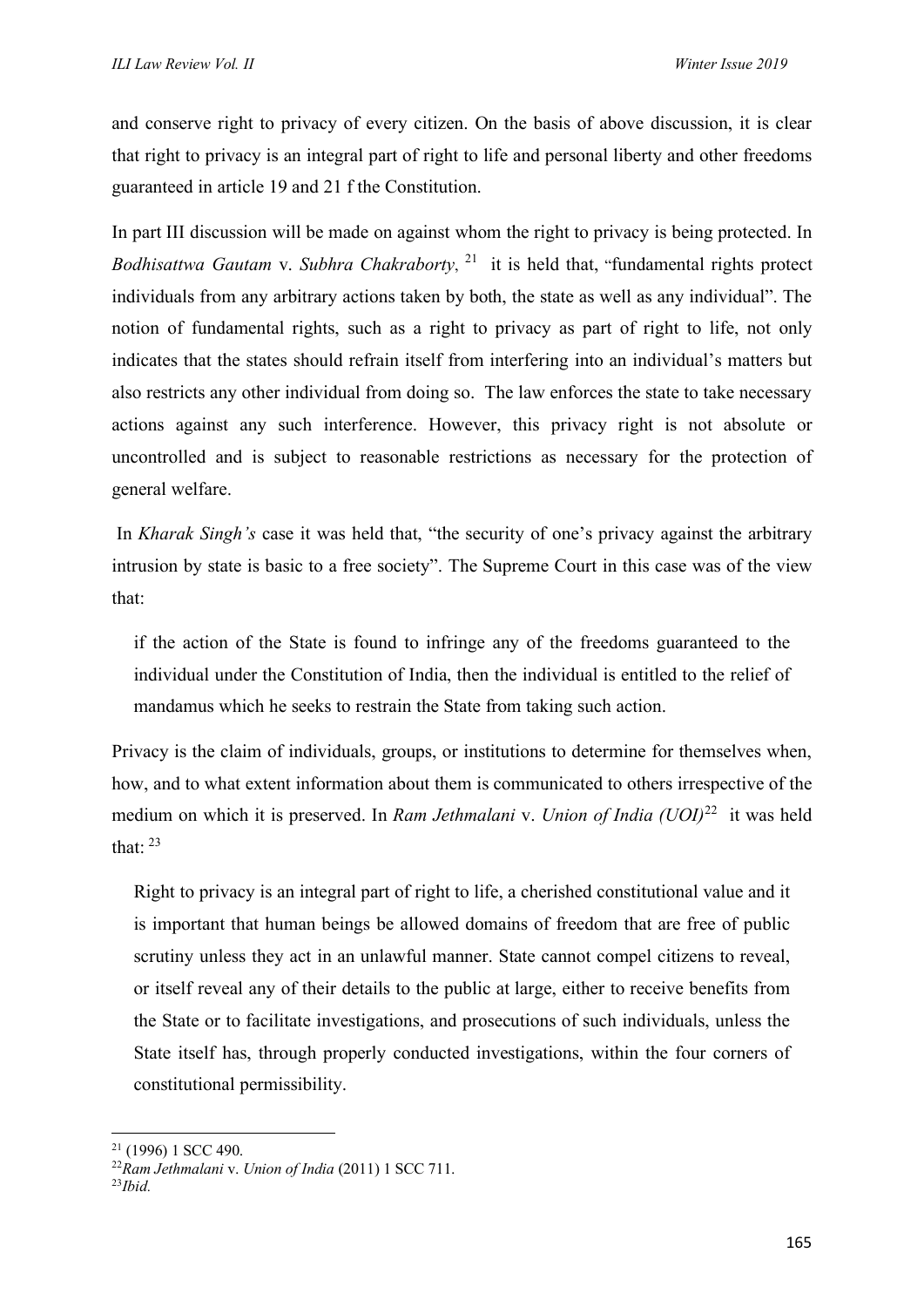Therefore, the state needs to be cautious while interfering with individuals' right to privacy, because if an individual does not wish to disclose his information then the state cannot compel him to disclose unless the state establish valid grounds for such disclosures. Forceful disclosure of information would be violation of right to privacy.

The right to privacy is protected against an individual also. Knight Bruce in *Prince Albert* v. *Strange*<sup>[24](#page-6-0)</sup> upheld that a third party intrusion into one's privacy results in grave violation of right to privacy and hence implies need of legal protection to right to privacy. [25](#page-6-1) When a citizens' fundamental right to privacy is breached by fellow citizens is destructive of social order. Hence, the right to privacy is protected not only against the state but also against third parties.

From the analysis of the above literature, the various ways of defining privacy are;

- 1. Privacy means non-interference both by state as well as non-state authorities.
- 2. Privacy gives limited accessibility to others, wherein the limited accessibility is inclusive of secrecy, solitude and anonymity.
- 3. Privacy gives control over personal information or personal data. Personal liberty is embraced in data/informational control.
- 4. Privacy lies exclusive in aspects of personal lives that are intimate and /or sensitive.

After discussing the recognition and protection of right to privacy now the researcher will move ahead to discuss the conceptual analysis of informational privacy.

# **III Informational privacy: Conceptual analysis**

Informational privacy is an emerging phenomenon. With the advent of technology and internet, new dimensions are being added to the traditional notion of right to privacy like informational privacy or data privacy. Technology allows an individual to generate both personal and non-personal information about him in the cyberspace knowingly or unknowingly. According to IITF Principle of the Unites States, Information privacy is "an individual's claim to control the terms under which personal information *i.e.,* information identifiable to the individual is acquired, disclosed, and used".<sup>[26](#page-6-2)</sup> The informational privacy (also referred as data privacy) does have the essence of privacy law which lies in the claim of

<span id="page-6-0"></span><sup>24</sup> *Prince Albert* v. *Strange,* [1849] 64 ER 293.

<span id="page-6-1"></span><sup>25</sup>Aishwarya C.R., "Privacy in Cyber Space- Concerns and Challenges" 3 *Bharti Law Review* 175 (2016).

<span id="page-6-2"></span><sup>26</sup>Principles for Providing and Using Personal Information ("IITF Principles") issued by the Clinton administration's Information Infrastructure Task.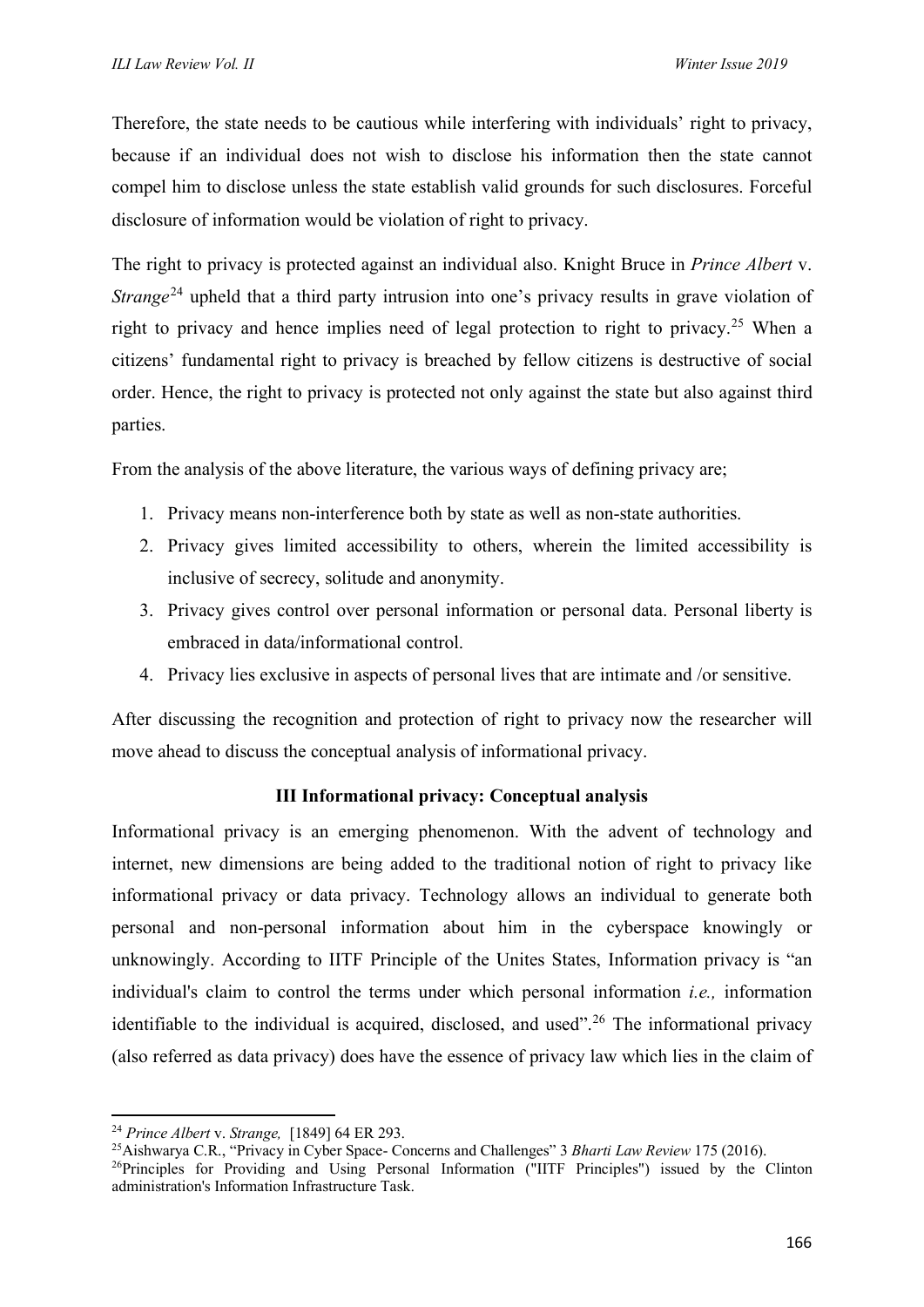an individual to control disclosures, use, or access to information pertaining to that  $person^{27}$  $person^{27}$  $person^{27}$ . According to Westin, "the complete authority on the disposal of personal information lies with the individual as a part of his privacy right. He further says, Privacy as the claim of individuals, groups or institutions to determine for themselves when, how and to what extent information about them is communicated to others". [28](#page-7-1) This claim can be grounded in social policies or in constitutional precepts about individual autonomy.

Informational privacy or data privacy is the relationship between accumulation and dissemination of [data,](https://en.wikipedia.org/wiki/Data) [technology,](https://en.wikipedia.org/wiki/Technology) [legal](https://en.wikipedia.org/wiki/Legal) and [political](https://en.wikipedia.org/wiki/Political) issues surrounding them<sup>[29](#page-7-2)</sup>. It covers information that links individual specifically with particular events, background facts, or other information. The Informational privacy rights depend on whether the subject matter consists of "personal information"[30](#page-7-3) or non-personal information because every sort of nonpersonal information will not be able to claim right to privacy. Initially let's evaluate the term personal information and then the non-personal information.

## **Personal information**

Here "Personal" does not mean especially sensitive.<sup>[31](#page-7-4)</sup> Rather, it describes a relationship between the information and a person, namely that the information whether sensitive or trivial is somehow identifiable to an individual.

Personal information can include,

- i) any information which creates an ownership relation to the individual,
- ii) any descriptive relation to the individual and
- iii) any instrumental mapping relation to the individual<sup>[32](#page-7-5)</sup>.

An individual owns his personal information which as per his/her interest he/she offers and describe to the society as a medium of identification. This information may include the individual's biometric state, such as sex, height, weight, blood type, fingerprint, retina pattern, DNA, or state of health. It may relate to biographical facts, such as birth date, marital

<span id="page-7-0"></span><sup>&</sup>lt;sup>27</sup>Raymond T. Nimmer, *Information Law* (West Law, Minnesota, 1<sup>st</sup>edn. 2002). <sup>28</sup>*Ibid.*

<span id="page-7-2"></span><span id="page-7-1"></span><sup>&</sup>lt;sup>29"</sup>Information Privacy", *available at*: [https://en.wikipedia.org/wiki/Information\\_privacy#cite\\_note-1](https://en.wikipedia.org/wiki/Information_privacy#cite_note-1) (last visited on Dec.10, 2019).

<span id="page-7-3"></span><sup>&</sup>lt;sup>30</sup>U.S. Dept of Commerce, Privacy and the NII: Safeguarding telecommunications Related to Personal Information 2 (1995).

<span id="page-7-4"></span> $31$ This is an important clarification because usually personal privacy is referred and related to personal sensitive information only.

<span id="page-7-5"></span><sup>32</sup>Jerry Kang, "Information Privacy in Cyberspace Transactions" 50(4) *Stanford Law Review* 1193-1294 (1998), *available at:* https://www.jstor.org/stable/1229286 (last visited on Mar. 1, 2019).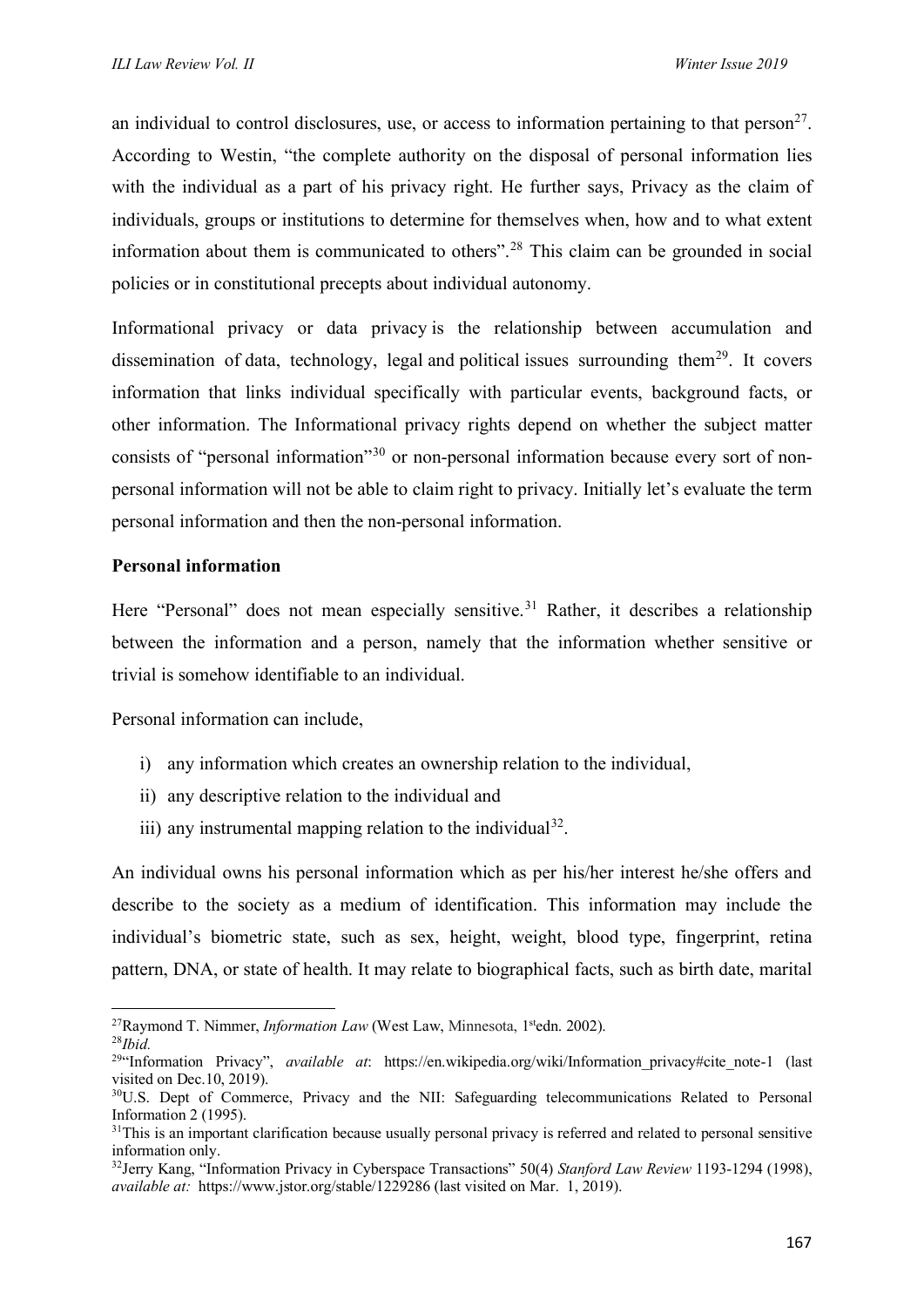status, sexual orientation, immigration status, criminal history, or educational degrees and also identify social connections, such as membership in religious and political organizations.

The descriptive information includes records which are more discrete wherein transient actions are taken by an individual.<sup>[33](#page-8-0)</sup>For example, it contains information related to data footprints of individual visiting a particular store online at a particular time to purchase a particular item. Such information is regularly collected by undercover surveillance through cyberspace.

Finally, the information that is not provided by the above two categories but still can be personal if it is the information which is instrumentally mapped for the individual's institutional identification such as secured access, or provision of some services or goods.<sup>[34](#page-8-1)</sup>Usually, such information bears no prior relation to the individual. The best example is the UIDAI.<sup>[35](#page-8-2)</sup> In no way does the individual create or author Aadhaar number. Nor does it describe the individual's state-of-being or actions, except that it is mapped to the individual by the federal government for record keeping purposes. This category of personal information includes confidential<sup>[36](#page-8-3)</sup> pieces of information that act as keys to secured function or processes, such as passwords to login to a network and to use automatic teller machines.

#### **Non-personal information**

If information is not related to an individual, then it is not personal information and, according to the definition of privacy it lacks privacy significance. This is because of three factors: [37](#page-8-4)

First, the information simply may not be about an individual human being. Therefore, it is not personal information, which means it has no privacy concerns.

Second, although about an individual, the information may not be identifiable to that specific individual because it has been anonymized. [38](#page-8-5) For example, information filed by the individual in the questionnaire or responses, views, opinions expressed in it, will be considered as information given by individual but it is anonymous hence no privacy threat.

<span id="page-8-0"></span><sup>33</sup>*Ibid.*

<span id="page-8-1"></span><sup>34</sup>*Ibid.*

<span id="page-8-2"></span><sup>&</sup>lt;sup>35</sup>Unique Identification Authority of India.

<span id="page-8-3"></span><sup>&</sup>lt;sup>36</sup>Confidentiality is often mistaken for privacy. The former as a measure of the degree and terms of disclosure. If information has been disclosed to many people or to the world large, then it is said to be "not confidential".

<span id="page-8-5"></span><span id="page-8-4"></span><sup>37</sup>*Supra* note 32. 38*Ibid.*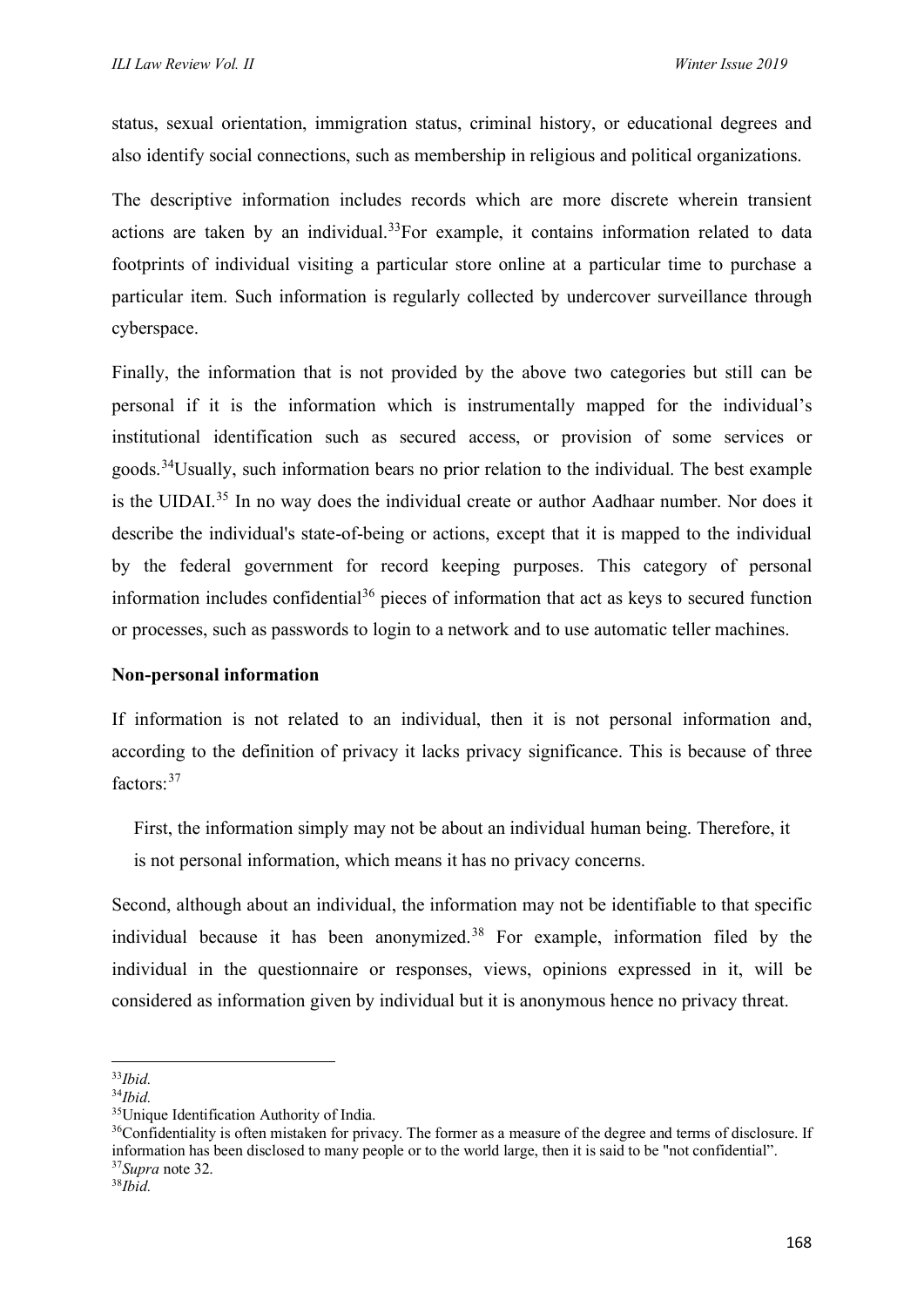Third, although about individuals and not anonymized, the information directly identifiable to a group and only indirectly identifiable to the individuals constituting that group. Under one interpretation of the privacy definition, because the information is directly about the group and not about the individuals that constitute the group, the data is not personal and stand outside privacy realm. But this seems formalistic. As the information is regarding the group and it applies to all the members of the group, it means that it is applicable to all the individuals and hence it becomes personal information of that individual.<sup>[39](#page-9-0)</sup>

The researcher feels that, what we understand as "personal" depends on the nature of information. For example, a corporation has privacy interests. A corporate being a legal person,<sup>[40](#page-9-1)</sup> does have its own identity but at the same time it has to also maintain the identity of the individuals who make up the corporation. This means that the corporate does have its own privacy at the same time it is also bound by the privacy of the individuals working in it. Hence, the data related to the tax payment by the individuals as employee of the company or stakeholders of the company is the matter of privacy for the company, which the company neither use nor disclose without the permission of the individual.

The idea of informational privacy stems from the concept of privacy which is discussed earlier. The broader view of informational privacy is applicable to both personal information as well as group information. Informational privacy can be understood as proposed by Westin, "the right to control the way others use the information concerning us" becomes part and parcel of right to privacy. Therefore, informational privacy provides framework of rights which is inclusive of rights related to both personal as well as public domains.

Indeed, collection of sensitive data and social and individual profiling may give rise to discrimination; privacy is therefore to be regarded as "the protection of life choices against any form of public control and social stigma $"^{41}$  $"^{41}$  $"^{41}$ . Since the information flow do not simply contain "outbound data" (to be kept off others' hand) but also "inbound" information on which one might wish to exercise a "right to know",  $42$ , allows informational privacy as part of privacy. This ultimately emphasise on the data privacy *i.e.,* "the right to keep control over one's information and determine the manner of building up one's own private sphere".

<span id="page-9-0"></span><sup>39</sup>*Ibid.*

<span id="page-9-1"></span><sup>40</sup>*Salomon* v. *Salomon & Co Ltd,* [1896] UKHL 1AC 22.

<span id="page-9-2"></span><sup>41</sup>Serge Gutwirth, Yves Poullet, *et. al., Reinventing Data Protection?* Springer, 2009.

<span id="page-9-3"></span><sup>42</sup>*Ibid.*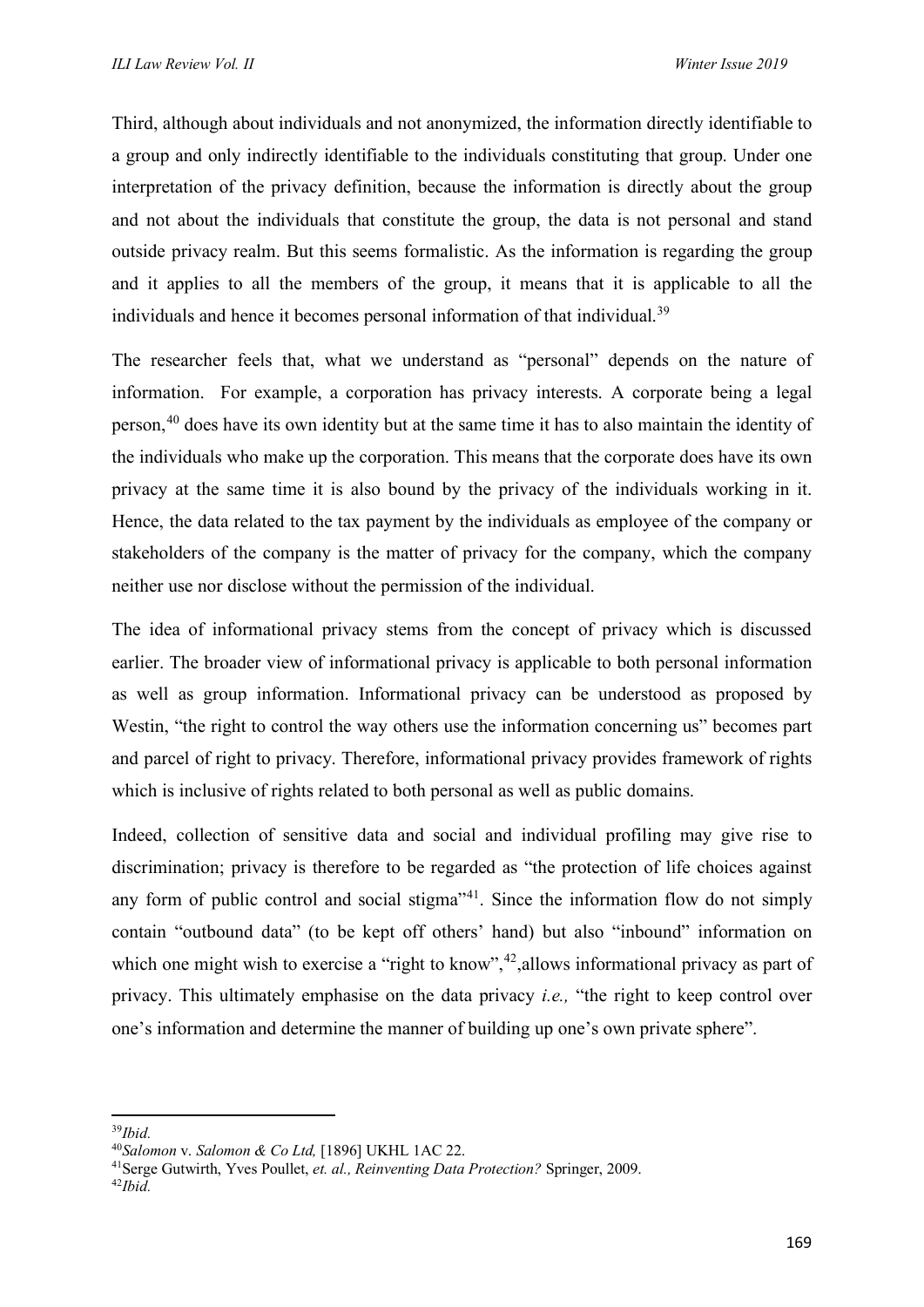# **IV Technology and informational privacy**

Under the regime of privacy rights, every individual wants to keep his or her personal affairs to himself, but in the electronic transactions, variety of individual's information are collected and stored, which can easily make others to identify that individual.<sup>43</sup> Technology enhances productivity and provides opportunities, livelihood, recognition and social growth. It can be said that an individual's autonomy in the information society can be recognised as an "informational self-determination".

In *Puttaswamy* v. *Union of India,* [44](#page-10-1) Justice Nariman stated "we can ground physical privacy in article 19 (1) (d) and (e) read with article 21; privacy of choice in articles 19 (1) (a) to (c), 20 (3), 21, and 25 and ground personal informational privacy under article 21". [45](#page-10-2) He was of the view that, "the core value of the nation being democratic, for example would be hollow unless persons in a democracy are able to develop fully in order to make informed choices for themselves which affect their daily lives and their choice of they are governed".<sup>[46](#page-10-3)</sup> Thereby an individual has the right to make his choices which is intrusive of allowing him to use any medium to express his views like print medium, digital platforms, social media etc but while an individual is availing his right of making choices an equally opposite duty lies on the state to take care that such right to choose should not get affected. What an individual is choosing is an absolute matter of his privacy and the state cannot have a hold on individuals' choices. Any information or database which is generated by executing these freedoms assigned to an individual can become his/her property unless provided by law.

Taking reference from *Puttaswamy's* judgment, the Supreme Court in *Indian Hotel and Restaurant Association (AHAR)* v. *The State of Maharashtra,* [47](#page-10-4) considered the data stored in CCTV footage is the personal information of the person. The court held that, "complete surveillance of activities through CCTV cameras inside the premises of dance bars is excessive and disproportionate. The monitoring, recording, storage and retention of dance performances causes unwarranted invasion of privacy and would even subject women bar dancers to threat and blackmail". As the CCTV footage provides strong source for identifying an individual it becomes part of his information which attracts right to privacy.

<span id="page-10-0"></span><sup>&</sup>lt;sup>43</sup>Gargi Rajvanshi, Mayank Singhal, "Data Privacy Law and Growth of E-Commerce: An Indian Perspective" 2 *Bharti Law Review* 9 (2016).

<span id="page-10-1"></span><sup>44</sup>*Puttaswamy* v. *Union of India* (2017) 10 SCC 1.

<span id="page-10-2"></span><sup>45</sup>*Supra* note 1*.*

<span id="page-10-3"></span><sup>46</sup>Per Nariman J. at Para 81, *Puttaswamy* v. *UOI* (2017) 10 SCC 1.

<span id="page-10-4"></span><sup>47</sup>*Indian Hotel and Restaurant Association (AHAR)* v. *The State of Maharashtra* (2019) 1 SCC 45.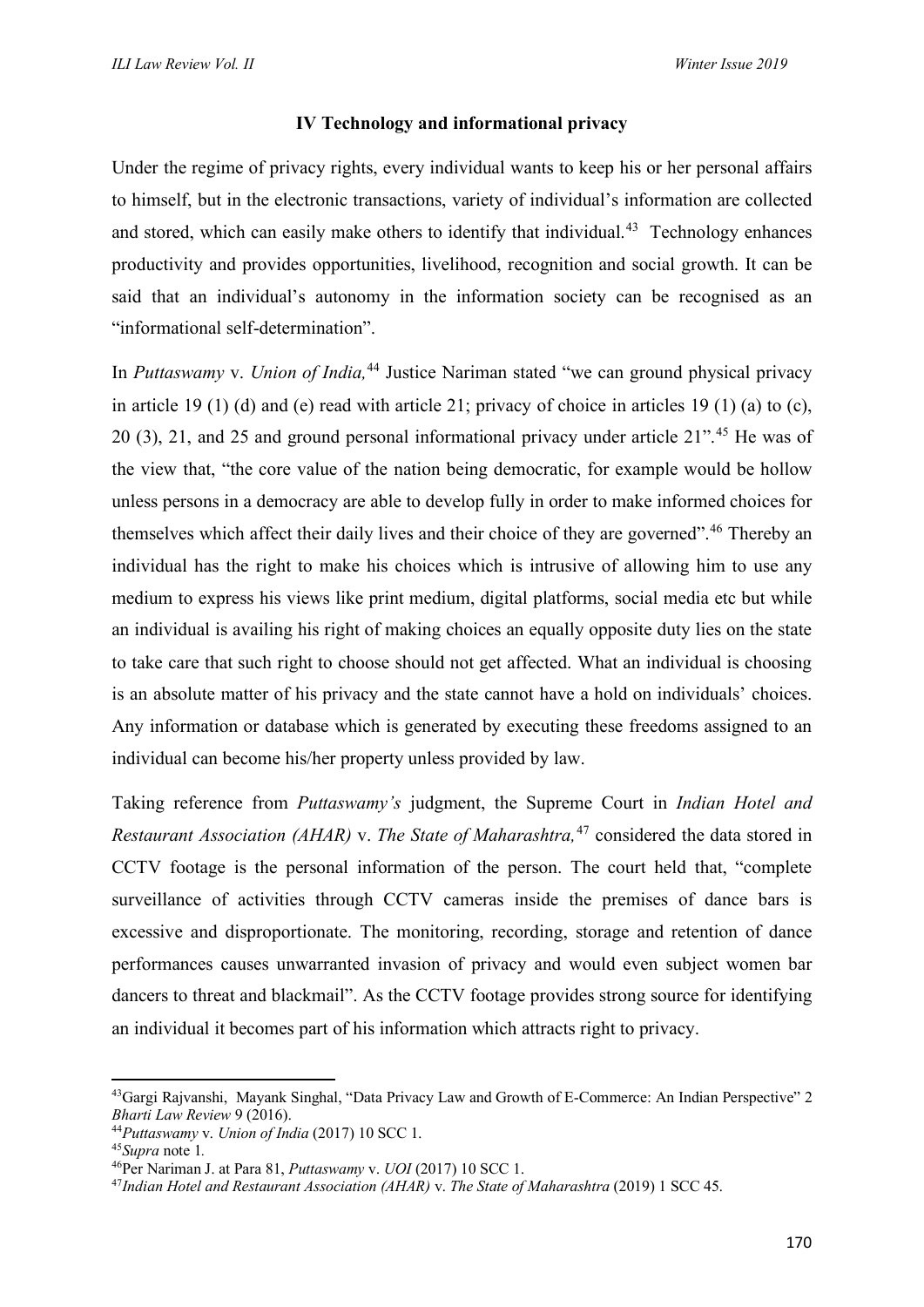The recent admission by Facebook that, "the data of 87 million users, including 5 lakh Indian users, was shared with Cambridge Analytica through a third-party application that extracted personal data of Facebook users who had downloaded the application as well as their friends, is demonstrative that users did not have effective control over data".<sup>[48](#page-11-0)</sup> As per the recent statistics there are 326.1 million social media users in India, out of which 260 Million are Facebook users till April 2019. The statista.com has predicted that India will have 448 million social media user by 2023.<sup>[49](#page-11-1)</sup> These 326.1 million media users share online photo, status update, Twitter post and blog entry by and about them which will be stored forever. These figures show that abundant personal data of Indian Citizens is available on the internet on which these users have absolutely no control.

Technology has the capability to generate extremely big data sets that may be analysed computationally to reveal patterns, trends, and associations, especially relating to human behaviour and interactions across globe. As per the report of the committee on a Free and Fair Digital Economy Protecting Privacy, Empowering Indians, "Data gathering practices are usually opaque, mired in complex privacy forms that are unintelligible, thus leading to practices that users have little control over. Inadequate information on data flows causing tangible harms are unfortunate reality now".<sup>[50](#page-11-2)</sup> The Internet has brought new concerns about privacy in an age where computers can permanently store records of everything. In India under the Aadhaar Card Act, through UIDAI the Government is authorized to collect, use, transfer, store and processing of both biometric as well as demographic data of the citizens, wherein the citizens absolutely don't have any control of this data.

Justice Chandrachud in *Puttaswamy's* case was of the view that, "We are in an information age. With the growth and development of technology, more information is now easily available. The information explosion has manifold advantages but also some disadvantages. The access to information, which an individual may not want to give, needs the protection of privacy".<sup>[51](#page-11-3)</sup>

Technology on one hand is expanding the scope of right to privacy by including personal information as a part of privacy, whereas on the other it has reduced the scope for control of

<span id="page-11-0"></span><sup>48</sup>Union Ministry of Electronics & Information Technology, Government of India, "Report: Committee on A Free and Fair Digital Economy Protecting Privacy, Empowering Indians" (2017).

<span id="page-11-1"></span><sup>&</sup>lt;sup>49</sup>*Available at:* [www.statista.com](http://www.statista.com/) (last visited on Dec 10, 2019).<br><sup>50</sup>*Supra* note 48.

<span id="page-11-2"></span>

<span id="page-11-3"></span><sup>&</sup>lt;sup>51</sup>Per D.Y. Chandrachud J. at para 457, *Puttaswamy v. UOI* (2017) 10 SCC 1.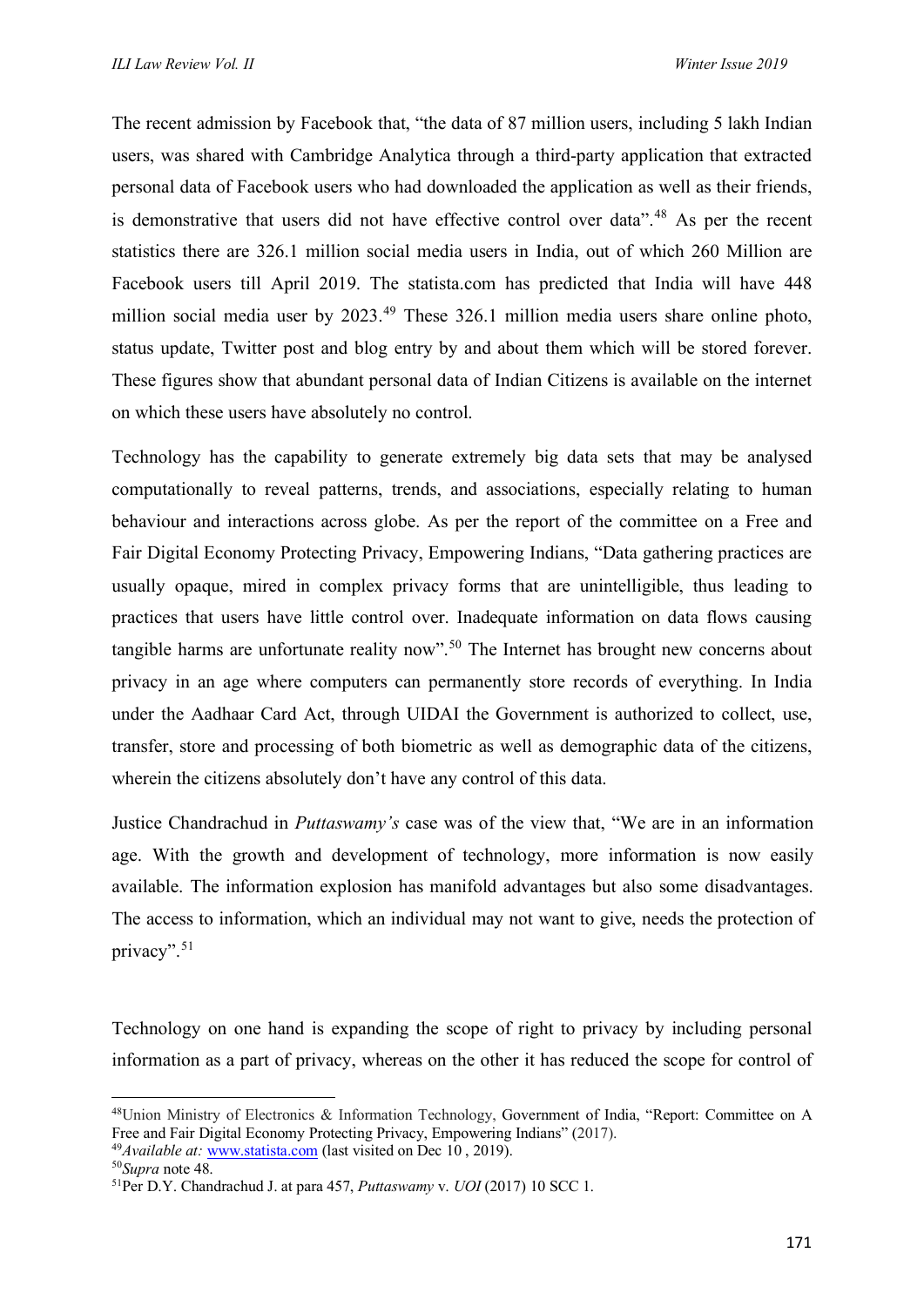individual over it and extend the control of private parties on such information. Presently, the personal data is controlled by both state as well as non-state organisations like facebook, twitter etc. To make the situation worse, the competition in today's world has compelled the business structure to use this 'personal data' to design their business strategies to earn economic benefits. Thus, this personal information of an individual may be misused commercially, socially, politically, economically, religiously not only by the state but also by the non-state actors as well. Therefore, it is more essential that this data should be regulated and protected irrespective of the fact whether it is controlled by state or non-state organisations so that individual's right to informational privacy would not be affected.

# **V Informational privacy – Issues and concerns**

*Puttaswamy* case is a landmark judgment in many respects but significantly it has emphasized the issue of recognising and protecting informational privacy in India. It was held that, "to make this right meaningful, it is the duty of the state to put in place a data protection framework which, while protecting citizens from dangers to informational privacy originating from state and non-state actors, serves the common good. It is this understanding of the state's duty that the committee must work with while creating a data protection framework".<sup>[52](#page-12-0)</sup> Undoubtedly the views of the judiciary are progressive towards accommodating informational privacy as a part of privacy, the researcher expresses her concern that these views may open up a new floodgate for litigation on some pretext or the other related to right to privacy. Apart from the primary concern about individuals having no control over information about them and their information is used for trade related purposes there are some other additional concerns which are discussed below:

#### **No control over information**

The RTI query on UIDAI revealed that the terms of contract of UIDAI with US-Based biometric service providers like L-1 Identity Solutions Operating Company Private Ltd, Morpho and Accenture Services Private Ltd used the aadhar data. This is apparent from contracts' clause 15.1, on 'Data and Hardware', as well as clause 3, which authorizes the collection, use, transfer, storage and processing of data. [53](#page-12-1) The burning question here is 'Do individuals have control over the manner in which information pertaining to them is accessed

<span id="page-12-0"></span><sup>52</sup>*Supra* note 48.

<span id="page-12-1"></span><sup>53</sup>Data Security and Breach of Privacy, 2017, *available at:* <https://www.dailypioneer.com/2017/columnists/aadhaar-data-security-and-breach-of-privacy.html> (last visited on Jan. 8, 2020).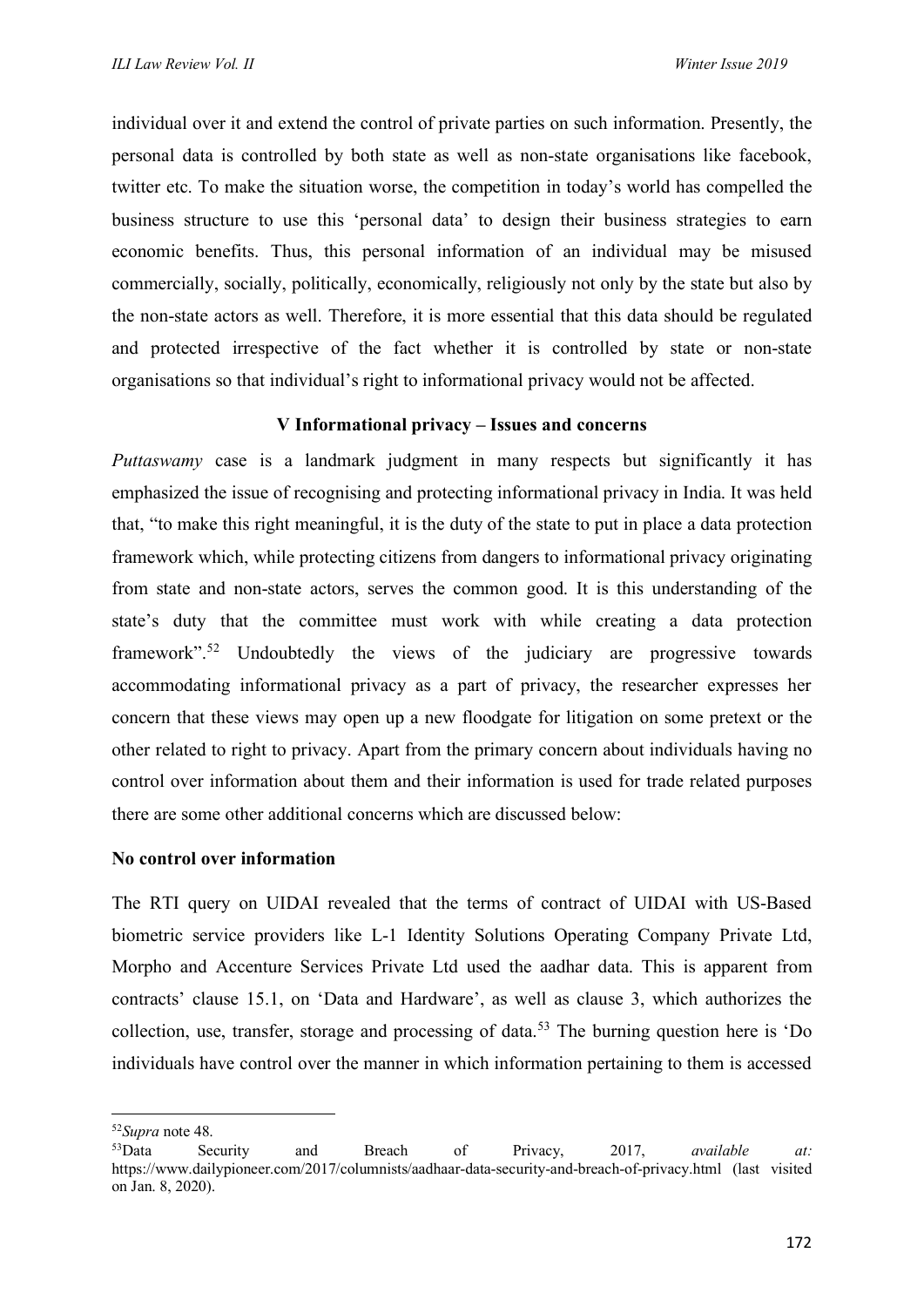and processed by others?<sup>[54](#page-13-0)</sup> Therefore, the Supreme Court has opened the opportunity for the citizens to appeal against the government under certain established principles concerning these constitutional rights which can protect the informational privacy.

## **Absence of right to be deleted**

Considering the potential of social media and World Wide Web, Justice Kaul identifies the need for "right to be forgotten". [55](#page-13-1) He was of the view that, "the right to be forgotten refers to the ability of individuals to limit, de-link, delete, or correct the disclosure of personal information on the internet that is misleading, embarrassing, irrelevant, or anachronistic".<sup>[56](#page-13-2)</sup> Due to right to privacy an individual must have control over his personal information, which means if he wishes to delete his information then it must get erased from the cyberspace However, the data protection laws across world supports right to be forgotten but not right to be deleted. Forgotten means that the data will be there in cyberspace, only thing is it will appear at the end of search pages whereas right to be deleted gives control to the owner of information to delete it permanently from cyberspace.

## **Lack of cross border protection**

An interesting diagnosis made in *Puttaswamy* is the possibility of enforcing fundamental right not only against state action, but also against private individuals. As theorised by Justice Chandrachud, for keeping the data privacy notion alive, the data can be regulated by the state through the formulation of an appropriate data protection law which may include regulation of data misuse by the private individuals also. So far the protection of right to privacy within domestic jurisdiction against state and non-state actors is thoroughly discussed and regulated by the Indian judiciary and law making bodies. But cross border protection of informational privacy is still unregulated.

#### **Absence of informed consent**

Another threat identified by judges in informational privacy is absence of informed consent. In the present era of 'click-wrap' contracts, most privacy policies are highly convoluted and

<span id="page-13-0"></span><sup>54</sup> *Supra* note 2.

<span id="page-13-1"></span><sup>55</sup>Per Kaul at Para 64, *Puttaswamy* v. *UOI* (2017) 10 SCC 1.

<span id="page-13-2"></span><sup>56</sup>Government of India, Report: *Committee on A Free and Fair Digital Economy Protecting Privacy, Empowering Indians* (Union Ministry of Electronics & Information Technology, 2017).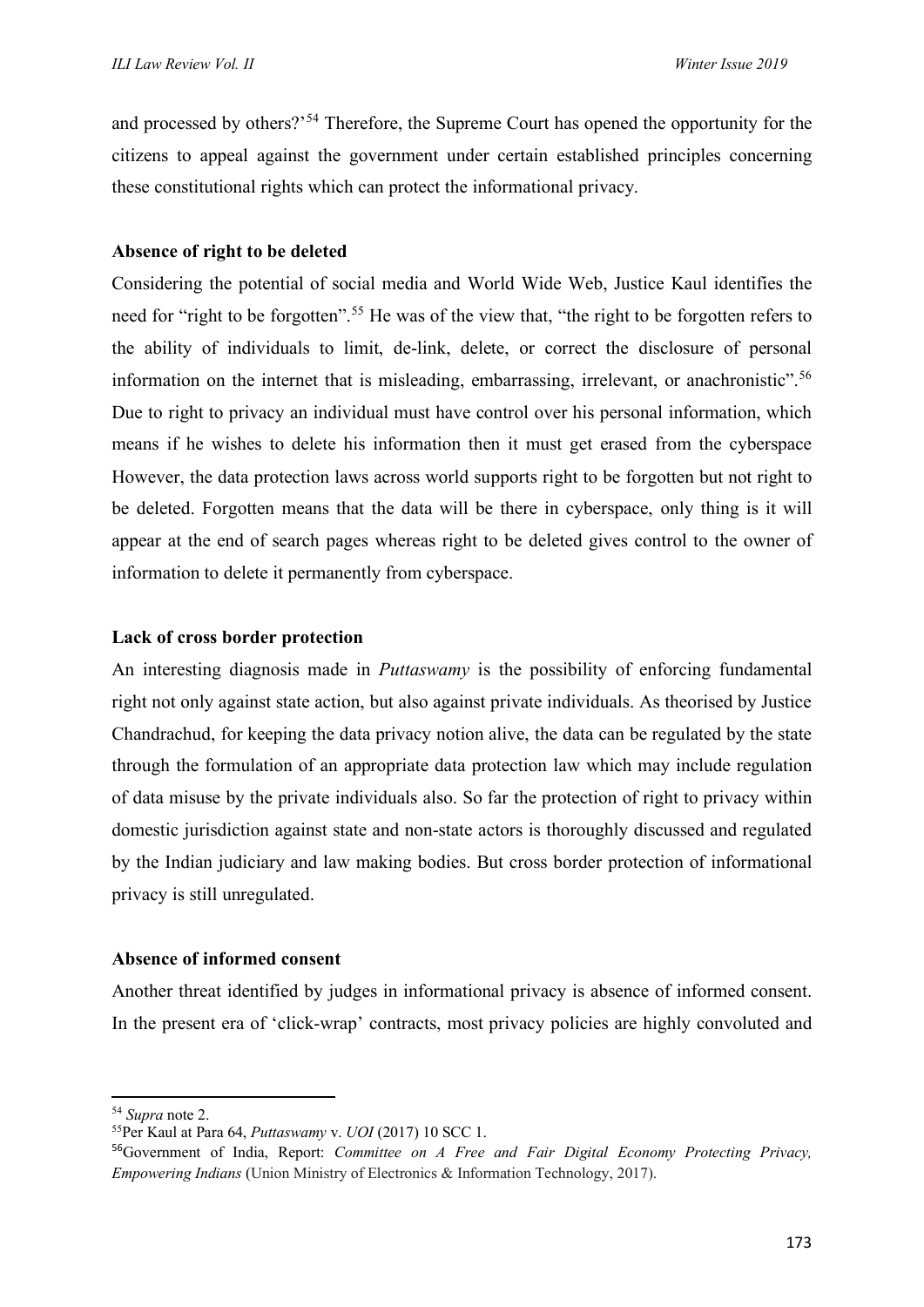couched in legalese. [57](#page-14-0) In reality, hardly anyone reads the consent document on the internet. This absolute nature of acceptance or denial and the indispensable nature of most digital services raises pertinent challenges to the traditional understanding of "informed consent", in so far as whether people who are unaware of usage and repercussions can give consent to use of the same. The judges showed their concern about regulation of informational privacy, as they feel that the consent should not be restricted only for data collection but also should be extended for the purposes for which it has been collected and to the extent it was disclosed. As the data flow is loosely regulated in India, it poses a difficulty to any security related mechanisms. In every information Privacy violation, remedy is sought from other peripheral legislation as the Data Protection Bill, 2019 is still in the making. These peripheral laws are discussed below:

# **VI Informational privacy: Legal Introspection in India**

In India currently we shuttle the word 'informational privacy' with 'data privacy' as no legal definition is available so far. The researcher wants to make it clear that the non-availability of definition of Informational privacy doesn't reduce the intensity of understanding the dangers related to protection of informational privacy or data privacy. The technological developments are uncontrollable but certainly states can make an effort to regulate it through law. As a regulator of both social life and individual behavior through its distinct institutions and practices, law cannot afford to be dormant or static on any issue prevailing in the society. Informational privacy though being an emerging phenomenon, law cannot be keep it unregulated. Efforts have to be made to enact laws which can carefully deal with it.

As the Data Protection Bill, 2019 is pending with the Parliament, India does not have a comprehensive legislative framework to deal with data privacy. So the evaluation of other peripheral laws will help in understanding the nature of regulation of informational privacy. Some of those are discussed below:

#### **The Indian Telegraph Act, 1885**

Early reference of protection of information can be traced way back in 1885 under the Indian Telegraph Act, 1885 wherein under section 5 (1) temporary possession of the message by the authority is permitted and under section 5 (2) the interception of messages by the authority is

<span id="page-14-0"></span><sup>57</sup>*Supra* note 2.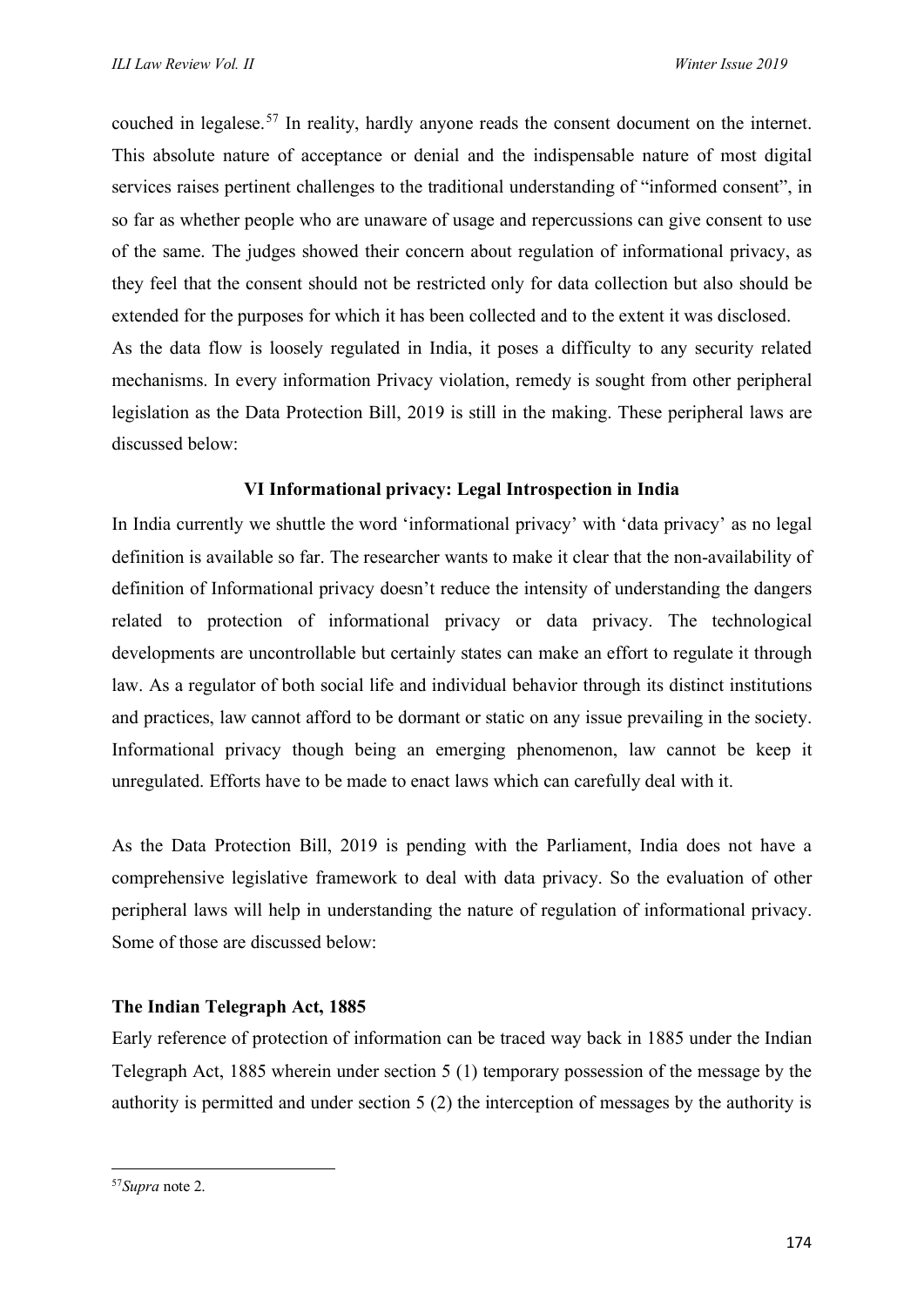permitted only in case of any public emergency or in the interest of public safety.<sup>[58](#page-15-0)</sup> Thereby, state will interfere with information communicated in the form of message only in case of any public emergency or in the interest of public safety and in any other case the state cannot interfere, which is nothing but the protection of right to privacy over the message. Further section 24 provides for the consequences of attempting to learn the contents of messages unlawfully. Any unlawful access to message is a punishable offence, therefore the privacy in message was protected under this act.

# **The Information Technology Act, 2000**

To counter the challenge of data privacy, another significant reference can be taken from the Information Technology Act, 2000. An amendment was made in the IT Act in 2008 by adding section 43A and section 72A for dealing with sensitive personal data. Section 43A is creates a private right of action in civil law by which any person can sue a body corporate for negligent handling of its sensitive personal data or information.

- Body corporate possessing, dealing, or handling, any  $SPD<sup>59</sup>$  $SPD<sup>59</sup>$  $SPD<sup>59</sup>$  or information in a computer resource.
- Then, the body corporate has a duty to implement and maintain reasonable security practices.
- Causing wrongful gain or wrongful loss to any person
- The body corporate shall be liable to pay compensation.  $60$

<span id="page-15-0"></span><sup>&</sup>lt;sup>58</sup> The Indian Telegraph Act, 1885. S. 5. Power for Government to take possession of licensed telegraphs and to order interception of messages.

On the occurrence of any public emergency, or in the interest of the public safety, the Central Government or a state government or any officer specially authorized in this behalf by the Central Government or a state government may, if satisfied that it is necessary or expedient so to do, take temporary possession (for so long as the public emergency exists or the interest of the public safety requires the taking of such action) of any telegraph established, maintained or worked by any person licensed under this Act.

On the occurrence of any public emergency, or in the interest of the public safety, the Central Government or a state government or any officer specially authorized in this behalf by the Central Government or a State Government may, if satisfied that it is necessary or expedient so to do in the interests of the sovereignty and integrity of India, the security of the State, friendly relations with foreign states or public order or for preventing incitement to the commission of an offence, for reasons to be recorded in writing, by order, direct that any message or class of messages to or from any person or class of persons, or relating to any particular subject, brought for transmission by or transmitted or received by any telegraph, shall not be transmitted, or shall be intercepted or detained, or shall be disclosed to the Government making the order or an officer thereof mentioned in the order:

Provided that press messages intended to be published in India of correspondents accredited to the Central government or a state government shall not be intercepted or detained, unless their transmission has been prohibited under this sub-section.

<span id="page-15-1"></span><sup>59</sup> Sensitive Personal Data.

<span id="page-15-2"></span><sup>60</sup>*Supra* note 25.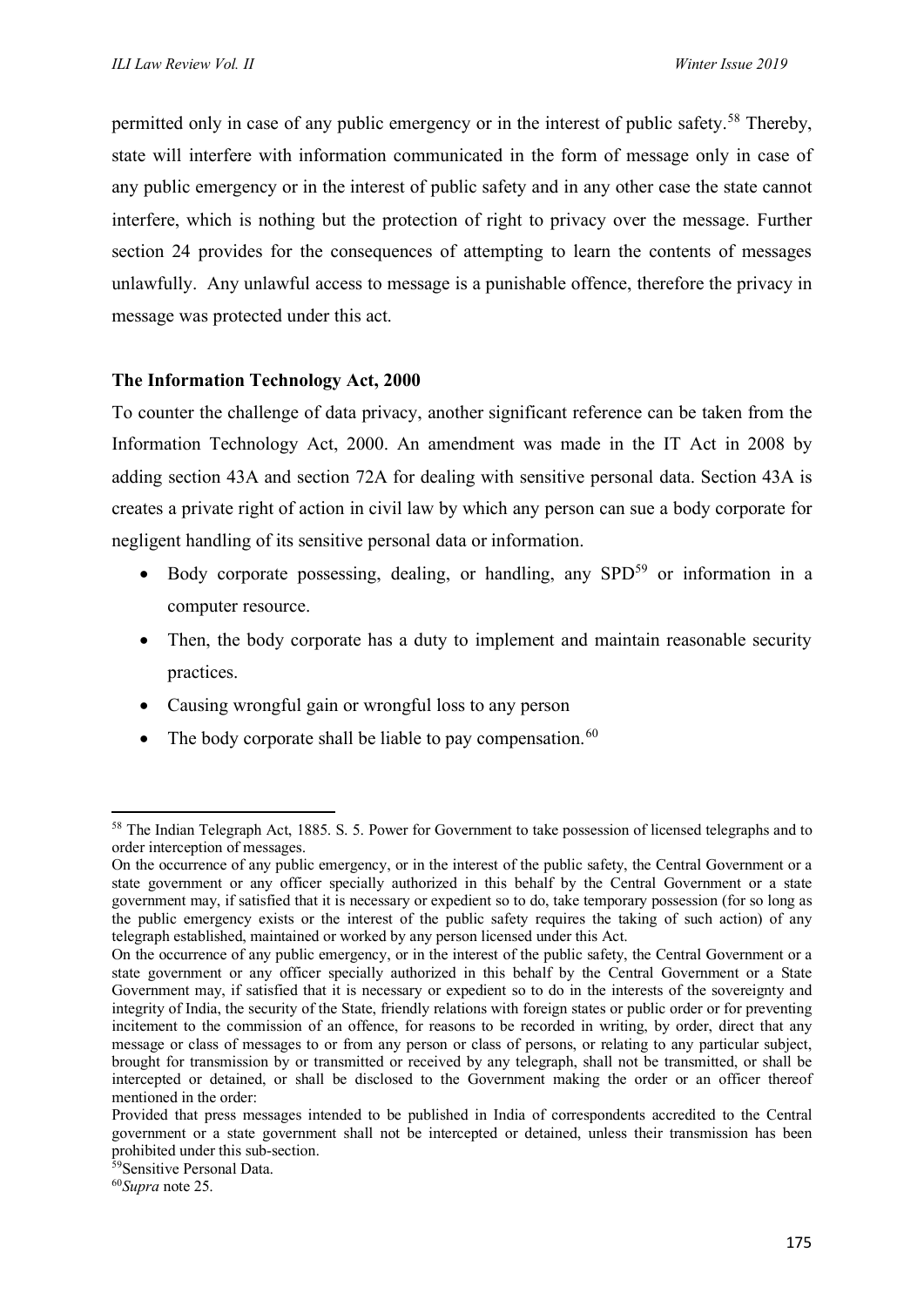Section 72 of the act deals with breach of confidentiality and privacy. Anyone who secures access to electronic records of the other without of the consent shall be liable for violation of right to privacy of the other person. This section has been criticized for being inadequate as it applied only to the statutory authorities exercising their power under the Act. In 2008 amendment, section 72A has been inserted, now the position is it applies to any person handling data under a contract, including but not limited to network service providers. Hence the IT Act, 2008 holds the data privacy law against the state as well as third parties.

# **The Information Technology (Reasonable Security Practices and Procedures and sensitive personal information) Rules, 2011:**

Under this rule 4 require body corporates holding sensitive personal information of users to have a privacy policy for handling such information under lawful contract. Rule 5 lays down the security standards and procedures to be followed for collecting the information from the user. This must include consent and lawful purpose for collecting SPD.<sup>[61](#page-16-0)</sup> Rule 5 D states that the body corporate cannot retain that information for longer than is required for the purpose. Rule 6 provides that, disclosure of sensitive personal data or information by body corporate to any third party shall require prior permission from the provider of such information. Thus, it can be said that the IT Rule, 2011 protects the sensitive personal information from unlawful disclosures. This means the privacy of the information must be protected by the body corporates.

#### **Regulatory bodies**

Clause 37, 39 of the Unified Access Service License and clause 42 of the Cellular Mobile Telephone Service License require the licensee, *i.e.,* the telecommunication provider to adhere to certain confidentiality conditions with respect to customer information to ensure protection of privacy of communication and to ensure that unauthorised interception of message does not take place.<sup>[62](#page-16-1)</sup> Clause 21 of the national long distance license requires the

<span id="page-16-0"></span><sup>&</sup>lt;sup>61</sup>The term "sensitive personal data or information" of a person is defined to mean such personal information which consists of information relating to— (i) password; (ii) financial information such as Bank account or credit card or debit card or other payment instrument details; (iii) physical, physiological and mental health condition; (iv) sexual orientation; (v) medical records and history; (vi) biometric information; (vii) any detail relating to the above clauses as provided to body corporate for providing service; and (viii) any of the information received under above clauses by body corporate for processing, stored or processed under lawful contract or otherwise: provided that, any information that is freely available or accessible in public domain or furnished under the Right to Information Act, 2005 or any other law for the time being in force shall not be regarded as sensitive personal data or information for the purposes of these regulations.

<span id="page-16-1"></span><sup>62</sup>Data Protection and Privacy Issues in India, 2017, *available at*: [https://elplaw.in/wp](https://elplaw.in/wp-content/uploads/2018/08/Data-Protection-26-Privacy-Issues-in-India.pdf)[content/uploads/2018/08/Data-Protection-26-Privacy-Issues-in-India.pdf](https://elplaw.in/wp-content/uploads/2018/08/Data-Protection-26-Privacy-Issues-in-India.pdf) (last visited on Dec.15, 2019).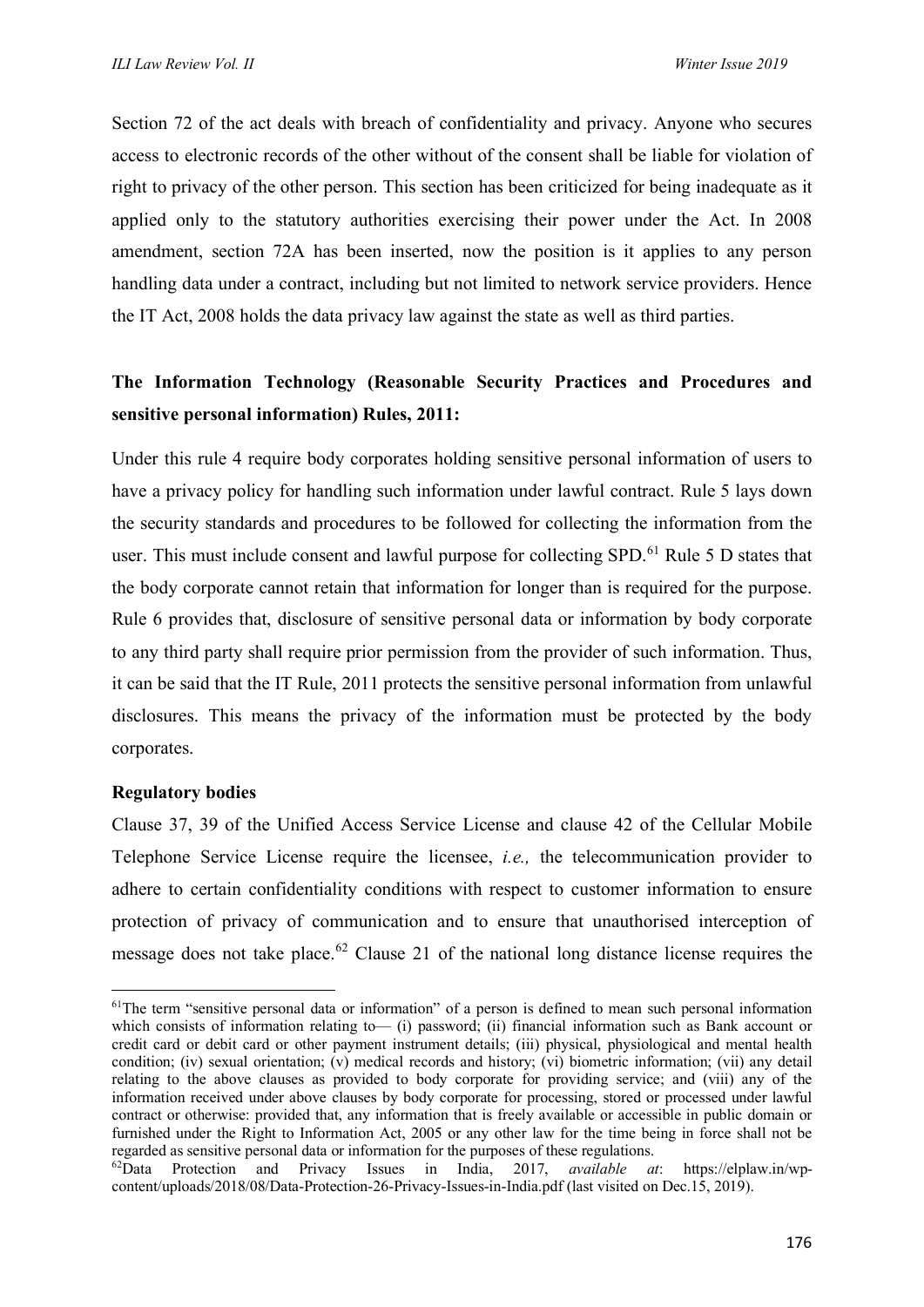licensee*, i.e.,* the telecommunication provider to adhere to certain confidentiality conditions with respect to customer information.

## **The Aadhaar Act, 2016**

After the implementation of Aadhaar Act, one of the major worries is whether collecting and compiling the demographic and biometric data of the residents of the country to be used for various purposes is in breach of the fundamental right to privacy? The answer to this question is discussed below:

The Government of India through The Aadhaar (Targeted Delivery of Financial and Other Subsidies, Benefits and Services) Act, 2016 has recently mandated the use of the biometric database known as aadhaar card to deliver targeted subsidies, benefits and services. The biometric information of every individual is unique and this uniqueness makes the individual "only one in the world". Thus the biometric information is extremely sensitive and personal in nature and attract right to privacy which needs to be protected.

Section 28 of the act provides that the UIDAI shall ensure the security of identity information and authentication records of individuals. Section 29 prohibits the sharing of core biometric information $63$  collected or created under the Aadhaar Act, with anyone for any reason; or be used for any purpose other than generation of Aadhaar numbers and authentication under the Aadhaar Act. Also, under the Aadhaar (Sharing of Information) Regulations, 2016 sharing of core biometric information by the authority is prohibited.

However, the Act is silent regarding consent being acquired in case of the enrolling agency or registrars. Section 8 provides that any requesting entity will take consent from the individual before collecting his/her Aadhaar information for authentication purposes, though it does not specify the nature (written/through fax). $64$  On one hand Aadhaar is mandatory for every individual for getting benefits, whereas on the other the mode of getting consent for Aadhaar is unclear. This may affect the informational privacy of the individual enrolling for Aadhaar.

Further whenever an individual desire to avail the benefits linked with Aadhaar, he needs to provide Aadhaar details including core biometric information to various agencies assigned by

<span id="page-17-0"></span><sup>&</sup>lt;sup>63</sup>The term "core biometric information" has been defined to mean finger print, iris scan, or such other biological attributes of an individual as may be specified by regulations.

<span id="page-17-1"></span><sup>64</sup>*Available at:* [https://cis-india.org/internet-governance/blog/aadhaar-act-and-its-non-compliance-with-data](https://cis-india.org/internet-governance/blog/aadhaar-act-and-its-non-compliance-with-data-protection-law-in-india)[protection-law-in-india](https://cis-india.org/internet-governance/blog/aadhaar-act-and-its-non-compliance-with-data-protection-law-in-india) (last visited on Dec. 17, 2019).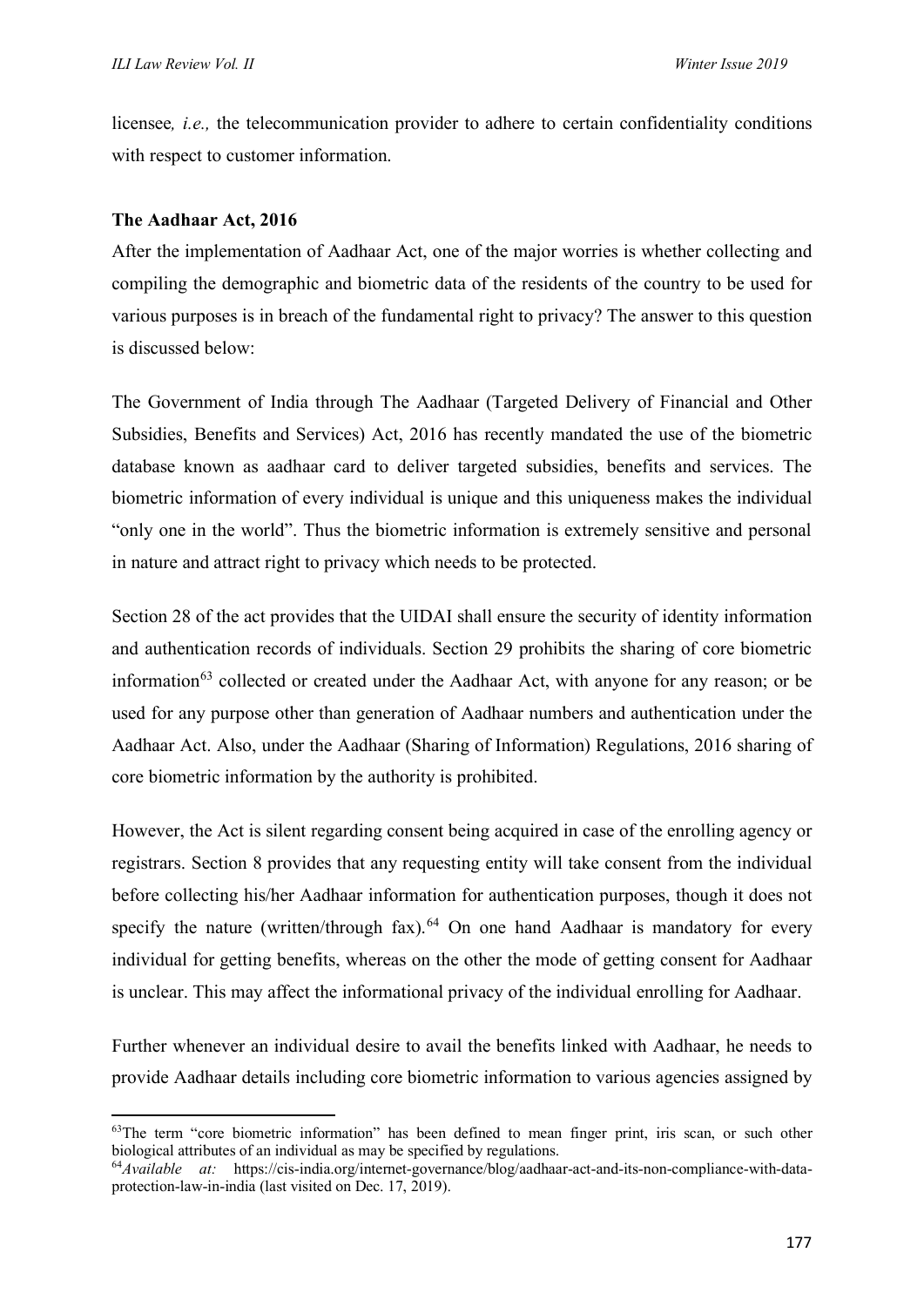the state like banks but are not state dealing with distribution of benefit/subsidy. Therefore, the individual left with no choice but to share his Aadhaar details on terms and conditions prescribed by those non-state agencies which in a way is violation of informational privacy. The Aadhaar Act creates biggest paradox for the right to informational privacy as in order to get benefits linked with Aadhaar, an individual need to surrender his biometric information which is part of his right to privacy.

Eventually the Union government constituted a Committee chaired by Justice B.N. Srikrishna, former judge of Supreme Court, for preparing report on A Free and Fair Digital Economy Protecting Privacy, Empowering Indians. The committee released its report and proposed Draft Personal Data Protection Bill in July, 2018.

Here it is essential to understand that all these laws neither address nor respond to the issues raised by researcher in the earlier section. Therefore, the need for comprehensive law on data privacy prevails. Recently in May 2018, the European Union has adopted General Data Protection Regulation which replaced the earlier EU Directive 95/46/EC for processing and protecting personal data within EU and outside EU if the processed data is related to EU in any way. The GDPR has strengthened the conditions for consent from the owner of information. Also, penal provisions are inserted in it so as to strictly deal with informational privacy violations. This is indeed a good initiative taken by EU to deal with protection of data. Indian law making bodies must take reference from GDPR while enacting laws for regulating data privacy.

#### **VII Conclusion**

After introspecting the above discussion about informational privacy, it appears that the right to life and liberty guaranteed under article 21 of Indian Constitution which protects an individual against both state and non-state actors can very well accommodate informational privacy. The advancement in technology helps in generating databases related to individuals, wherein ideally it is the individual who should be in-charge of it, but unfortunately he is not. The presence of technology helps to make information about an individual's private life available to others and tends to influence and even to injure the very core of an individual's personality *i.e.,* his informational privacy.

The current Indian regulatory framework on informational privacy and data protection is not sufficiently adequate to address the growing concerns arising on account of collection,